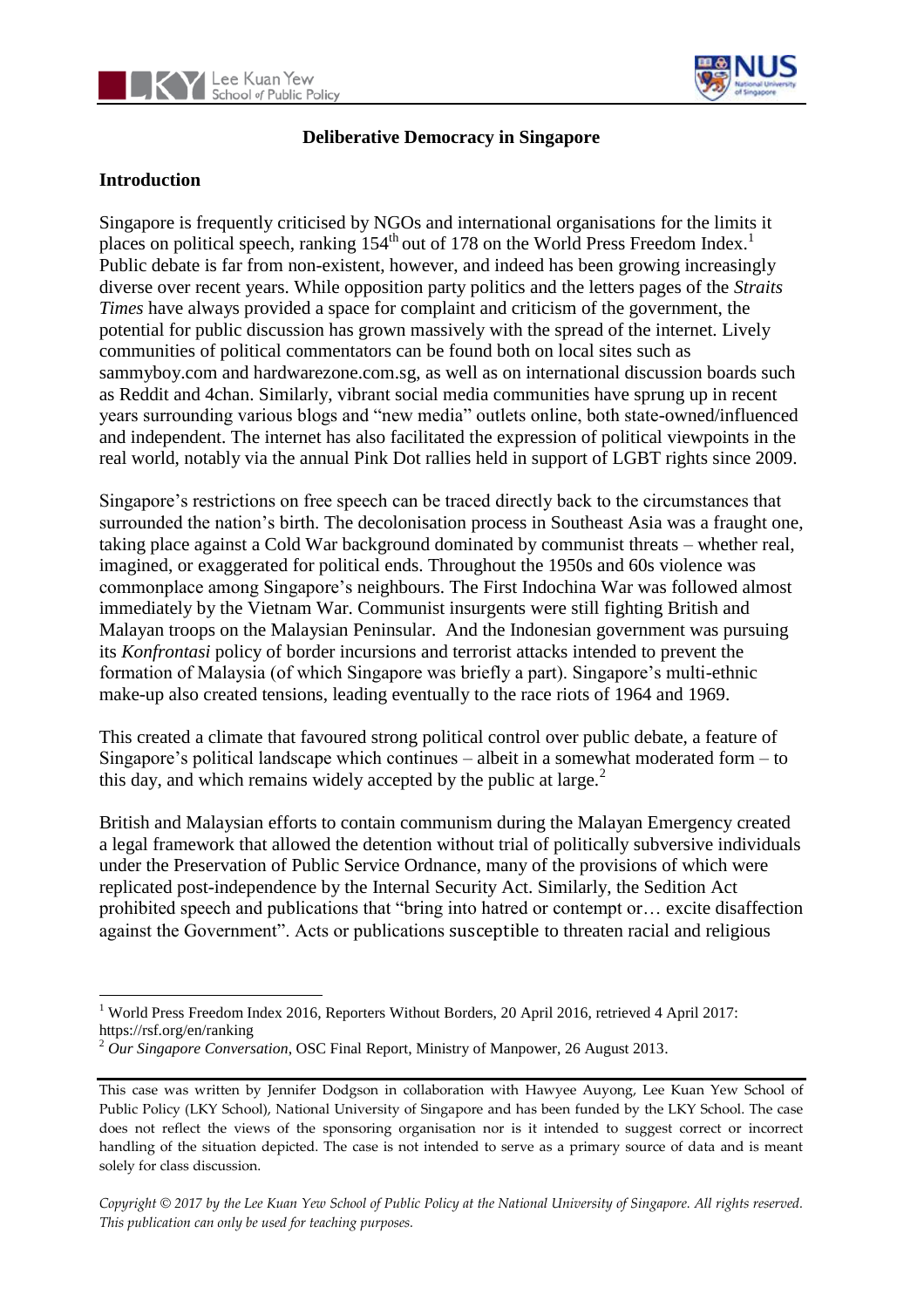harmony were also prohibited, $3\overline{3}$  while section 33 of the Films Act banned films about domestic party politics.<sup>4</sup> Similarly, tight control was maintained over local television and press. While foreign channels are available, all 14 free-to-air channels in Singapore are owned by MediaCorp, a state-owned company. MediaCorp also ran 13 radio stations and one newspaper, *Today*. All other daily titles are published by Singapore Press Holdings, whose management and shareholders are all government-appointed. Foreign publishers are subject to heavy restrictions, including censorship, gazetting, and the payment of a \$200,000 deposit prior to publication.<sup>5</sup> Similarly, local blogs and news website receiving over 50,000 visits from Singaporean IP addresses per month had to provide a \$50,000 bond and take down prohibited content within 24 hours.<sup>6</sup>

However, the government's position has evolved over the years. While the legal measures allowing for strict control over public debate remained in place, their implementation mellowed somewhat. While occasional prosecutions brought against individuals accused of threatening racial and religious harmony online had a certain chilling effect, $\frac{7}{1}$  subjects and forms of expression that would once have been considered taboo or even illegal were shared freely on internet fora. To cite one notable example, a large proportion of posts in the "religion" forum at Sammyboy.com were technically illegal under Singapore law, but the government has appeared uninterested in prosecuting such low-impact transgressions. Moreover, though frameworks allowing for the mass arrest of subversive elements or opposition politicians remained in place, such a policy would be unthinkable in the current climate.

Over time, in parallel to the official statutes limiting free expression, an informal system of " $OB<sup>8</sup>$  markers" has grown up. This referred to the tacit understanding that exists among the government, the population, and the press regarding the subjects that can and cannot be debated in public due to their perceived sensitivity. The OB markers themselves have changed over time – for a long time homosexuality was considered OB. As social mores changed, this was no longer the case. This has led to a certain amount of confusion regarding their exact nature. During the "white elephant incident" a group of schoolgirls who sold t-shirts with slogans that referred to delayed infrastructure projects were issued police warnings, something that was later described as an overreaction by Deputy Prime Minister Wong Kan Seng.<sup>9</sup> Nevertheless, they represent an effort on the government's part to adapt to social mores concerning free speech.

 $\overline{a}$ <sup>3</sup> Sedition Act, Revised Edition 2013 (Original Enactment: M Ordinance 14 of 1948), retrieved 3 April 2017: [http://statutes.agc.gov.sg/aol/search/display/view.w3p;page=0;query=DocId%3A%221f6d9e4b-1cf1-4575-9480-](http://statutes.agc.gov.sg/aol/search/display/view.w3p;page=0;query=DocId%3A%221f6d9e4b-1cf1-4575-9480-da4bdeff9ef4%22%20Status%3Apublished%20Depth%3A0;rec=0)

[da4bdeff9ef4%22%20Status%3Apublished%20Depth%3A0;rec=0](http://statutes.agc.gov.sg/aol/search/display/view.w3p;page=0;query=DocId%3A%221f6d9e4b-1cf1-4575-9480-da4bdeff9ef4%22%20Status%3Apublished%20Depth%3A0;rec=0)<br><sup>4</sup> Films act, Revised Edition 1998 (Original Enactment: Act 22 of 1981), retrieved 4 April 2017: [http://statutes.agc.gov.sg/aol/search/display/view.w3p;page=0;query=DocId%3A%22536052a1-84d8-4939](http://statutes.agc.gov.sg/aol/search/display/view.w3p;page=0;query=DocId%3A%22536052a1-84d8-4939-b05d-20225a477a6d%22%20Status%3Ainforce%20Depth%3A0;rec=0) [b05d-20225a477a6d%22%20Status%3Ainforce%20Depth%3A0;rec=0](http://statutes.agc.gov.sg/aol/search/display/view.w3p;page=0;query=DocId%3A%22536052a1-84d8-4939-b05d-20225a477a6d%22%20Status%3Ainforce%20Depth%3A0;rec=0)

<sup>&</sup>lt;sup>5</sup> Newspaper and Printing Presses Act, Revised Edition 2002 (Original Enactment: Act 12 of 1974), retrieved 4 April 2017[: http://statutes.agc.gov.sg/aol/search/display/view.w3p;page=0;query=DocId:%224a71c728-6dbf-](http://statutes.agc.gov.sg/aol/search/display/view.w3p;page=0;query=DocId:%224a71c728-6dbf-4de2-a730-a121b679ffac%22%20Status:inforce%20Depth:0;rec=0;whole=yes)[4de2-a730-a121b679ffac%22%20Status:inforce%20Depth:0;rec=0;whole=yes](http://statutes.agc.gov.sg/aol/search/display/view.w3p;page=0;query=DocId:%224a71c728-6dbf-4de2-a730-a121b679ffac%22%20Status:inforce%20Depth:0;rec=0;whole=yes)

<sup>6</sup> Melanie Chua, *How Should the Singapore Government Regulate Online News Sites?*, Lee Kuan Yew School of Public Policy, 2013.

 $<sup>7</sup>$  High profile cases include the closing down of the Real Singapore website and the Amos Yee and Roy Ngerng</sup> prosecutions.

Out-of-Bounds.

<sup>9</sup> Channel News Asia, "Police overreacted to white elephant T-shirt incident: DPM Wong," 21 January 2006.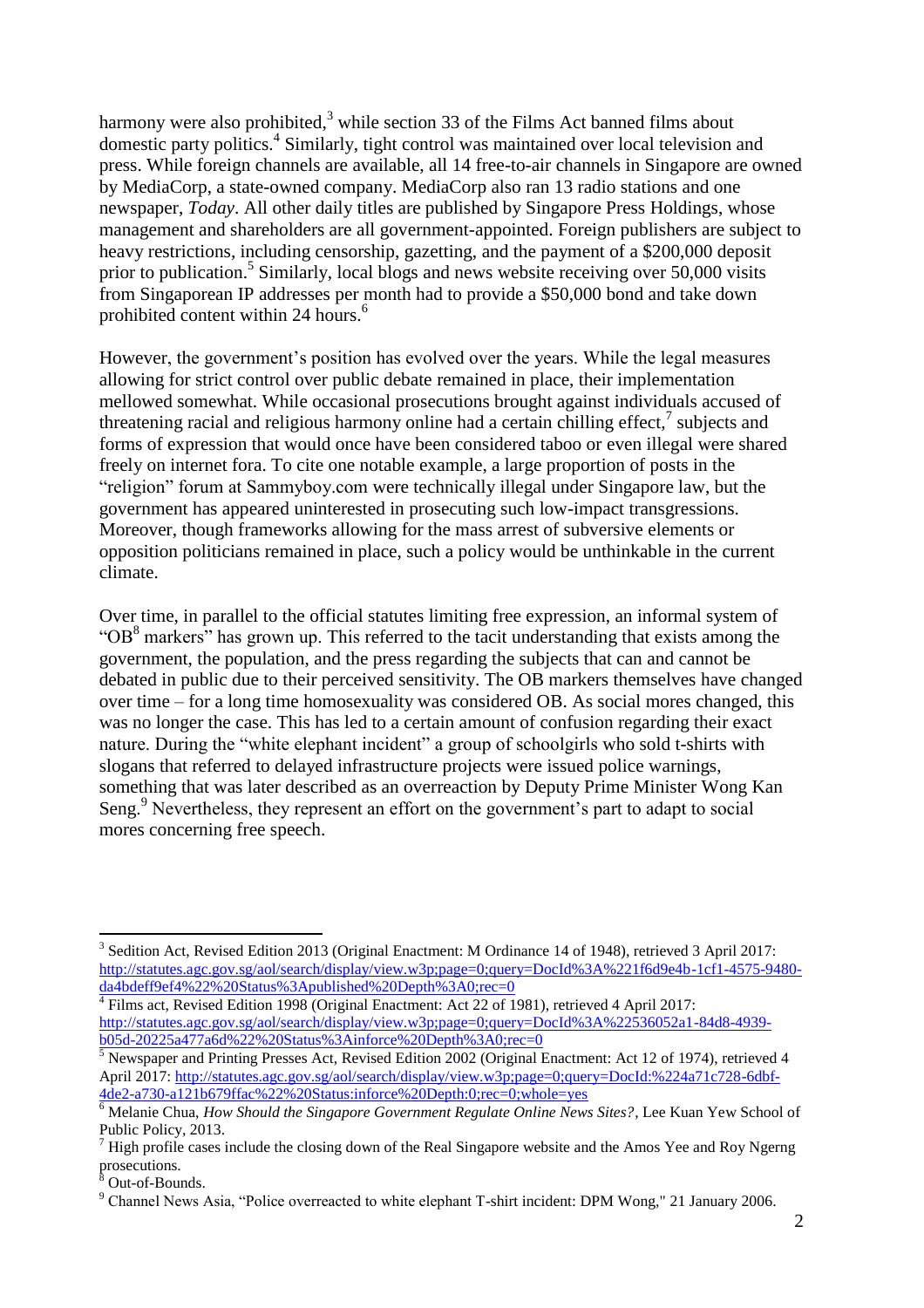The OB marker concept is not the only method that the government has to govern mass opinion in the censorship process. The Protection from Harassment Act, $^{10}$  officially intended as a means of countering online bullying, effectively functions as a means for private citizens to "denounce" content that they find objectionable. In the years since the law's enactment it has been used not only as a means for media personalities to court publicity and pursue private feuds, $^{11}$  but also as a channel for the both public and the state to debate what is an is not acceptable. To cite one well-known example, when blogger Amos Yee published a video attacking both the former Prime Minister Lee Kuan Yew and various forms of organised religion, 32 complaints were made by members of the public under the Protection from Harassment Act. The authorities eventually declined to pursue the charge (though other indictments related to his offensive remarks concerning Christianity were maintained) –  $a$ noteworthy incident where the public's appetite for censorship was apparently greater than that of the government.<sup>12</sup> Interestingly, when the Ministry of Defence attempted to use the same statute to prevent new media website *The Online Citizen* from publishing opinions that it had breached intellectual property law, the judges in the case decided that the government or branches thereof are not entitled to the protection of the act.<sup>13</sup>

Throughout the 1990s and 2000s, in fact, the government was seen to be moving away from coercive control of public debate, and towards a model based on the co-optation of alternative viewpoints. A series of large-scale public consultation exercises was held: The Next Lap (1991), Singapore 21 (1999), Remaking Singapore (2003), and most recently Our Singapore Conversation  $(2012)$ .<sup>14</sup> Similarly, small-scale consultations were held regarding individual laws or projects via the government's REACH website, and most public-facing agencies maintained several channels for feedback.

Discussion between citizens and the government regarding the state and the future of Singapore was not limited to formal consultation channels, however. Over the years, a succession of relatively minor news stories has sparked active discussion between citizens and government. Seemingly trivial controversies such as the renaming of a museum or the culling of animals allowed citizens, government, and the media to express themselves fully without any risk of running up against OB markers or triggering prosecution. Such incidents gave space for all actors not only to establish and experiment with their places in society, but also to practice the skills needed for participation in a functioning deliberative democracy. They also offered opportunities for ordinary citizens to take a stand on symbolic issues, and thus to tacitly stake out positions for themselves on the nation's political spectrum. Similarly, they gave the government an opportunity to take the temperature of public opinion and observe the preferences of the electorate.

<sup>&</sup>lt;sup>10</sup> Protection from Harassment Act, 15 November 2014, retrieved 19 April 2017: [http://statutes.agc.gov.sg/aol/search/display/view.w3p;ident=4d9a026f-6eef-4738-849b-](http://statutes.agc.gov.sg/aol/search/display/view.w3p;ident=4d9a026f-6eef-4738-849b-69bef881979b;page=0;query=DocId%3A07275b05-417a-4de5-a316-4c15606a2b8d%20Depth%3A0%20Status%3Ainforce;rec=0)[69bef881979b;page=0;query=DocId%3A07275b05-417a-4de5-a316-](http://statutes.agc.gov.sg/aol/search/display/view.w3p;ident=4d9a026f-6eef-4738-849b-69bef881979b;page=0;query=DocId%3A07275b05-417a-4de5-a316-4c15606a2b8d%20Depth%3A0%20Status%3Ainforce;rec=0) [4c15606a2b8d%20Depth%3A0%20Status%3Ainforce;rec=0](http://statutes.agc.gov.sg/aol/search/display/view.w3p;ident=4d9a026f-6eef-4738-849b-69bef881979b;page=0;query=DocId%3A07275b05-417a-4de5-a316-4c15606a2b8d%20Depth%3A0%20Status%3Ainforce;rec=0)

<sup>&</sup>lt;sup>11</sup> Channel News Asia, "Blogger Grace Tan files for protection order against Xiaxue," 31 March 2015, retrieved 19 April 2017:<http://www.channelnewsasia.com/news/singapore/blogger-grace-tan-files/1758302.html> <sup>12</sup> *Today*, "Assault on Amos Yee draws sharp criticism," 30 April 2015, retrieved 19 April 2017:

<http://www.todayonline.com/singapore/amos-yee-back-jail-after-no-one-posts-bail-him?singlepage=true>

<sup>13</sup> *The Straits Times*, "Is Government a person? Court rules on anti-harassment law provision," 17 January 2017, retrieved 19 April 2017: [http://www.straitstimes.com/singapore/courts-crime/is-govt-a-person-court-rules-on](http://www.straitstimes.com/singapore/courts-crime/is-govt-a-person-court-rules-on-anti-harassment-law-provision)[anti-harassment-law-provision](http://www.straitstimes.com/singapore/courts-crime/is-govt-a-person-court-rules-on-anti-harassment-law-provision)

<sup>&</sup>lt;sup>14</sup> Guo, Yvonne, and Charles Phua, *Our Singapore Conversation: Bridging the Great Affective Divide*, Lee Kuan Yew School of Public Policy, 21 April 2014.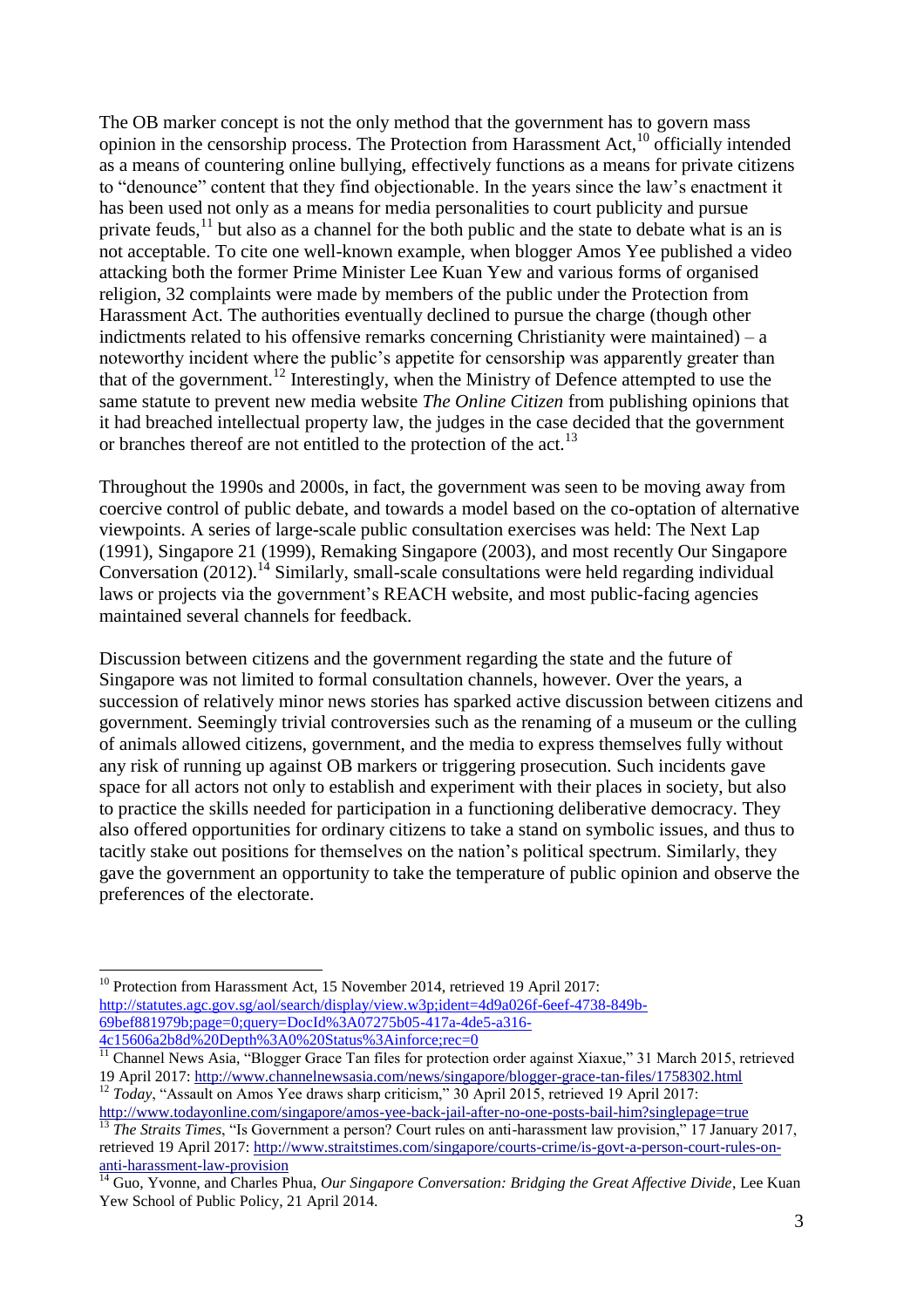This study will take four such cases from various points in time: the Graduate Mothers Scheme (1984), the Wee Shu Min controversy (2006), the renaming of the Syonan Gallery (2017) and the chicken culling by the Agri-Food and Veterinary Authority of Singapore (AVA) in 2017. In each case, we will look at the thinking underpinning the government's response to public criticism, and the way in which the incident in question fits (or fails to fit) particular templates of deliberative democracy.

#### **The Graduate Mothers Scheme (1984)**

In the years immediately following independence in 1965, Singapore underwent a population boom, leading to fears of an unsustainable population and prompting a raft of government policies – the "Stop at Two" initiative that was aimed at reducing the number of children born. In 1965, the average Singaporean woman had 2.08 children. Thereafter, the birth rate dropped precipitously as per-capita income rose, and by 1980 had fallen to 0.86 children per woman, well below the replacement rate of 2.1 children per woman.<sup>15</sup>

Since then, various strategies have been put in place to encourage Singaporeans to have more children, including the Foreign Maid Scheme of  $1979^{16}$  (which made live-in childcare cheaper) and the creation of the Social Development Unit (SDU, a state-sponsored dating service) in  $1984.<sup>17</sup>$ 

However, the government went further than just encouraging a general increase in the birth rate. While the belief that intelligence is largely hereditary is widespread in Singapore,  $^{18}$ former Prime Minister Lee Kuan Yew was a particularly strong advocate of the idea, saying in his 1983 national day speech: "If you don't include your women graduates in your breeding pool and leave them on the shelf, you would end up a more stupid society...So what happens? There will be less bright people to support dumb people in the next generation. That's a problem."<sup>19</sup> The comments were widely reported in the press<sup>20</sup> and immediately stoked controversy, with *The Straits Times* devoting the following day's front page to angry public reactions.<sup>21</sup> The topic continued to make headlines throughout that year, with regular articles appearing on women graduates' reluctance to marry less well-educated men while their male classmates happily paired off with non-graduates.<sup>22</sup>

As a result, natalist policies were increasingly designed to target those regarded as the elite in society, notably university graduates. In early 1984 the various measures making up the Graduate Mothers Scheme were announced. SDU dating activities were to target university students and graduates in particular. The National University of Singapore (NUS) was ordered to achieve gender-parity in its new intakes (previously female students had been in the majority), married women with a junior high level education earning less than \$750 a month were offered a \$10,000 grant if they agreed to be sterilised. Most controversially, graduate mothers with three or more children were given priority in choosing schools.<sup>23</sup>

 $\overline{a}$ <sup>15</sup> *LA Times*, "Stop at 2' Campaign Works Too Well; Singapore Urges New Baby Boom," 21 June 1987.

<sup>&</sup>lt;sup>16</sup> Dodgson, Jennifer. *Foreign Domestic Workers in Singapore: Social and Historical Perspectives*, Lee Kuan Yew School of Public Policy, 26 October 2016.

<sup>&</sup>lt;sup>17</sup> *The Straits Times*, "PA's cupid will start work soon," 19 November 1985.

<sup>18</sup> Chadwick, Ruth, ed. *Ethics, reproduction and genetic control*, Routledge, 2006.

<sup>19</sup> Lee Kuan Yew, "Talent for the future" (1983) in *Population Policies and Programmes in Singapore*, Institute of Southeast Asian Studies, 2005.

<sup>20</sup> *The Business Times*, "Birth Trend Spells Trouble, Says Lee," 15 August 1983.

<sup>21</sup> *The Straits Times*, "It's got the town buzzing..." 16 August 1983.

<sup>&</sup>lt;sup>22</sup> *The Business Times,* "Local women graduates – most may end up unmarried," 29 August 1983.

<sup>&</sup>lt;sup>23</sup> *The Straits Times*, "School entry rules changed," 24 January 1984.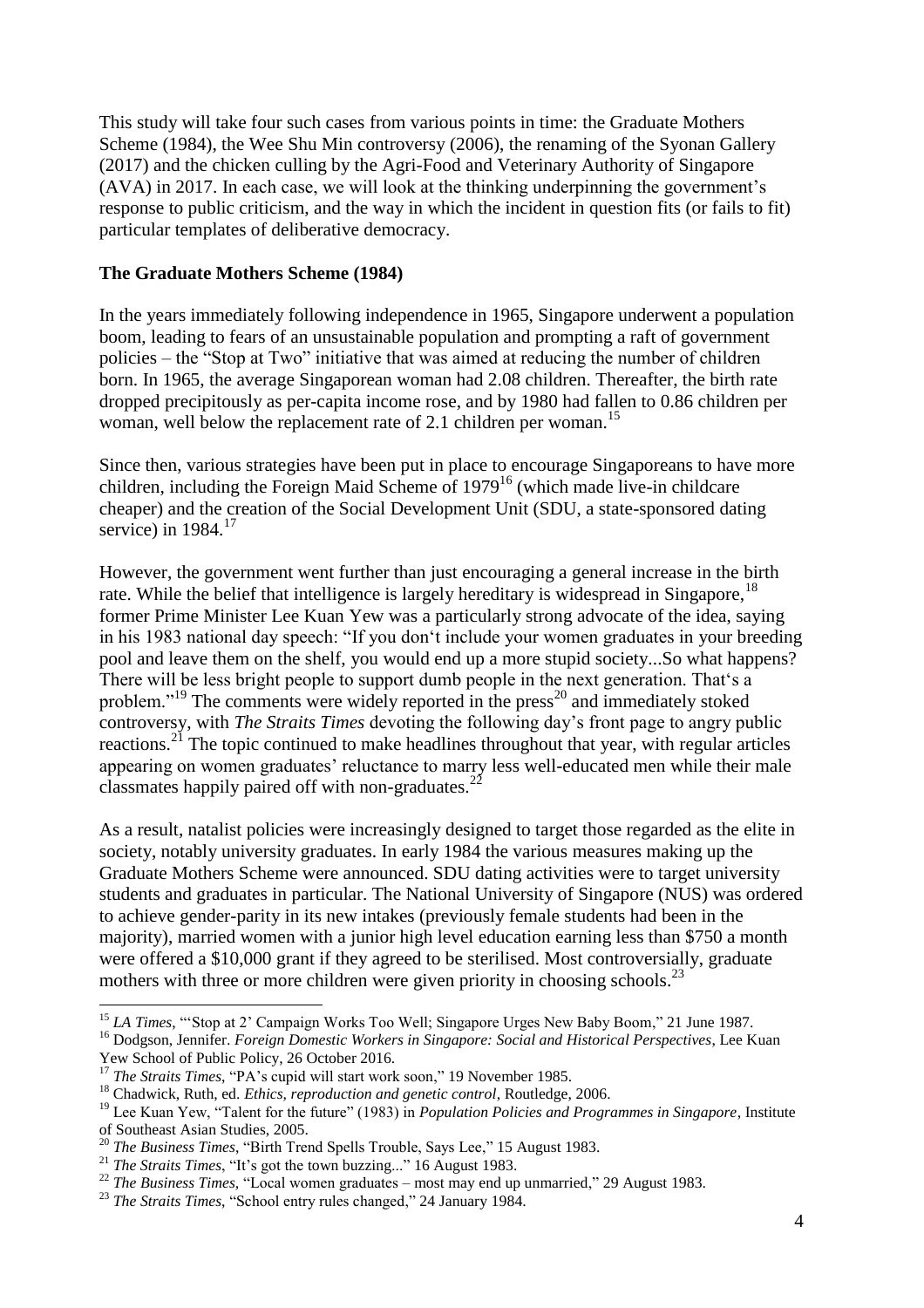The result was a mass outcry, largely on the part of the very people that the policy intended to benefit: university-educated women. A petition against the plan that circulated among NUS students attracted over 3000 signatures, and 500 Nanyang Technological Institute students also protested against the measures. A flood of letters criticising the policy were published in local newspapers. The press itself got involved in the debate, interviewing participants and constitutional experts about the new policies. The main complaints were centred on the issue of school choice and the fact that young, educated women felt that they were being unfairly scapegoated for the nation's problems.<sup>2</sup>

While few people objected to the idea that intelligence may be influenced by genes, many were outraged by a policy designed to give additional favours to children already perceived as advantaged. As future-Minister Vivian Balakrishnan wrote in a letter to the *The Straits Times*,

*"The child of an educated parent already has significant academic advantages. This scheme will further handicap the child who does not have the good fortune to be born to a graduate mother. If we allow changes like this to ossify, we will inevitably develop a rigid class system."*<sup>25</sup>

Members of the government and the ruling People's Action Party (PAP) made repeated attempts to put the policy to the people in a more persuasive manner, trying to counter allegations that the policies favoured particular groups and gave them an unfair advantage. National Trades Union Congress (NTUC) Secretary General Ong Teng Cheong argued that:

*"We are doing it because we want to raise the level of Singapore's population, not for the love of anyone but for Singapore's future... If our government only pursues popular policies to please the people then we are doomed."*<sup>26</sup>

Over time, as opposition failed to die down, even PAP MPs began to question the policy openly. Dr Ow Chin Hock addressed some school students, saying:

*"We know the problem, we know the tremendous resentment and bitterness created because of this scheme among non-graduate mothers. But I would like to hear from the young what would be the solutions or incentives to encourage*  graduate mothers to have more children. Or should we leave it to nature?"<sup>27</sup>

In November 1984, a forum on the topic "Women's choices, women's lives" was held at the NUS, with the Graduate Mothers Scheme as the central topic of discussion. Many of the speakers resented the state's attempts to push them towards a particular role, whether that of career-woman or wife and mother. Participants also argued that the policy devalued the contributions of less well-educated women, and contained an inherent bias against Malay and Indian families, who tended to both have more children and lower levels of education. A group of women present at the forum later went on to found AWARE, a major women's rights organisation in Singapore.<sup>28</sup>

<sup>24</sup> Ong, Aihwa, and Michael G. Peletz, eds., *Bewitching women, pious men: Gender and body politics in Southeast Asia*, Univ of California Press, 1995.

<sup>25</sup> Balakrishnan, Vivian, "No such thing as perfect equality, but...", *The Straits Times*, 1 February 1984.

<sup>&</sup>lt;sup>26</sup> *The Straits Times*, "Mr. Ong Explains the School Priority to Grassroots," 27 February 1984.

<sup>27</sup> *The Business Times*, "Students asked view on graduate mother plan," 22 June 1984.

<sup>28</sup> Arora, Mandakini, ed., *Small Steps, Giant Leaps: A History of AWARE and the Women's Movement in Singapore.* Association of Women for Action and Research, 2007.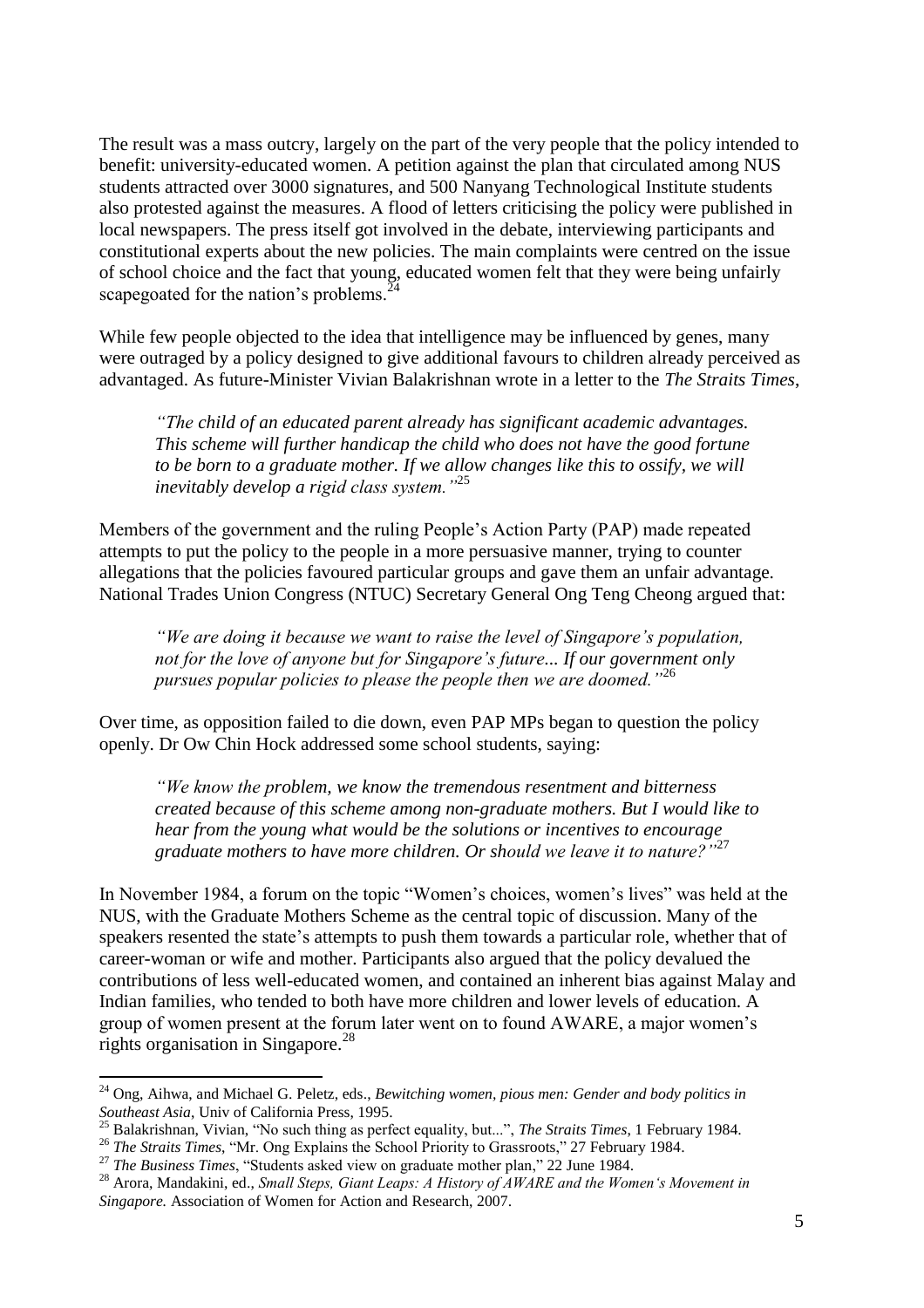In the general election of December 1984, the PAP's share of the vote dropped by 12.9 percentage points, a decline that was widely attributed to public unhappiness regarding the Graduate Mothers Scheme. For many Singaporeans this was a watershed moment. As one anonymous letter writer put it:

*"Those who speak up are not trying to be fashionable or popular but are trying to see that only the best is good enough for Singapore… This is not the time for the PAP to bemoan the passing of the praises but to sit up and take notice of the people's voice; to re-examine policies with respect to public opinion."*<sup>29</sup>

While the government had at first insisted that the scheme would be maintained despite public opposition, the school choice aspect was in fact repealed in 1985. The Graduate Mothers Scheme as a whole was replaced in 1987 with a raft of less controversial policies (such as tax rebates) aimed at achieving the same outcome.<sup>30</sup>

Much later, in his memoirs, Minister Mentor Lee Kuan Yew said that the main problem with Singapore's population policies had been the failure to implement the Graduate Mothers policies in the1960s, when people would have been more likely to acquiesce in the face of the decision: "We should have foreseen that the better-educated would have two or fewer children, and the less-educated four or more."<sup>31</sup>

He added later in a separate interview that "I cannot solve the problem, and I have given up. I have given the job to another generation of leaders."<sup>32</sup>

#### **The Wee Shu Min Elitism Controversy (2006)**

In September 2006, private tutor and public speaking coach Derek Wee wrote a letter to the *The Straits Times* responding to an article quoting PM Lee Kuan Yew exhorting young Singaporeans to be committed and make a difference in society. The letter was not published, so Mr Wee created a Blogspot site and uploaded the text there. In the piece he argued that Singaporean companies were focusing too much on the young, making it difficult or impossible for older people to find work. He argued that:

*"Onus is really on the government to revamp the society. A society that is not a pressure cooker. A society that does not mirror so perfectly, what survival of the fittest is. But a society, where it's people can be committed, do their best and not having to fear whether they will still wake up employed tomorrow. Sadly, Singapore does not offer such luxuries and security anymore.*" [sic]<sup>33</sup>

The blog post received a large number of comments, mostly agreeing with the tenor of the piece, as well as bringing up other concerns, such as the importation of "foreign talent" to fill jobs and worries about social mobility.

<sup>29</sup> 'Not a Silent Gentlemanly One!', "Dissent can be a good sign," *The Straits Times*, 24 July 1984.

<sup>30</sup> Mauzy, Diane K., and Robert Stephen Milne, *Singapore politics under the People's Action Party*, Psychology Press, 2002.

<sup>&</sup>lt;sup>31</sup> Lee Kuan Yew, *From third world to first: The Singapore story, 1965-2000*, Vol. 2, Marshall Cavendish International Asia Pte Ltd, 2012.

<sup>32</sup> Lee Kuan Yew, *One man's view of the world*, Straits Times Press, 2013.

<sup>33</sup> Wee, Derek, "Future of Singapore," 3 October 2006, retrieved 6 April 2017: <http://derekwee.blogspot.sg/2006/10/future-of-singapore.html>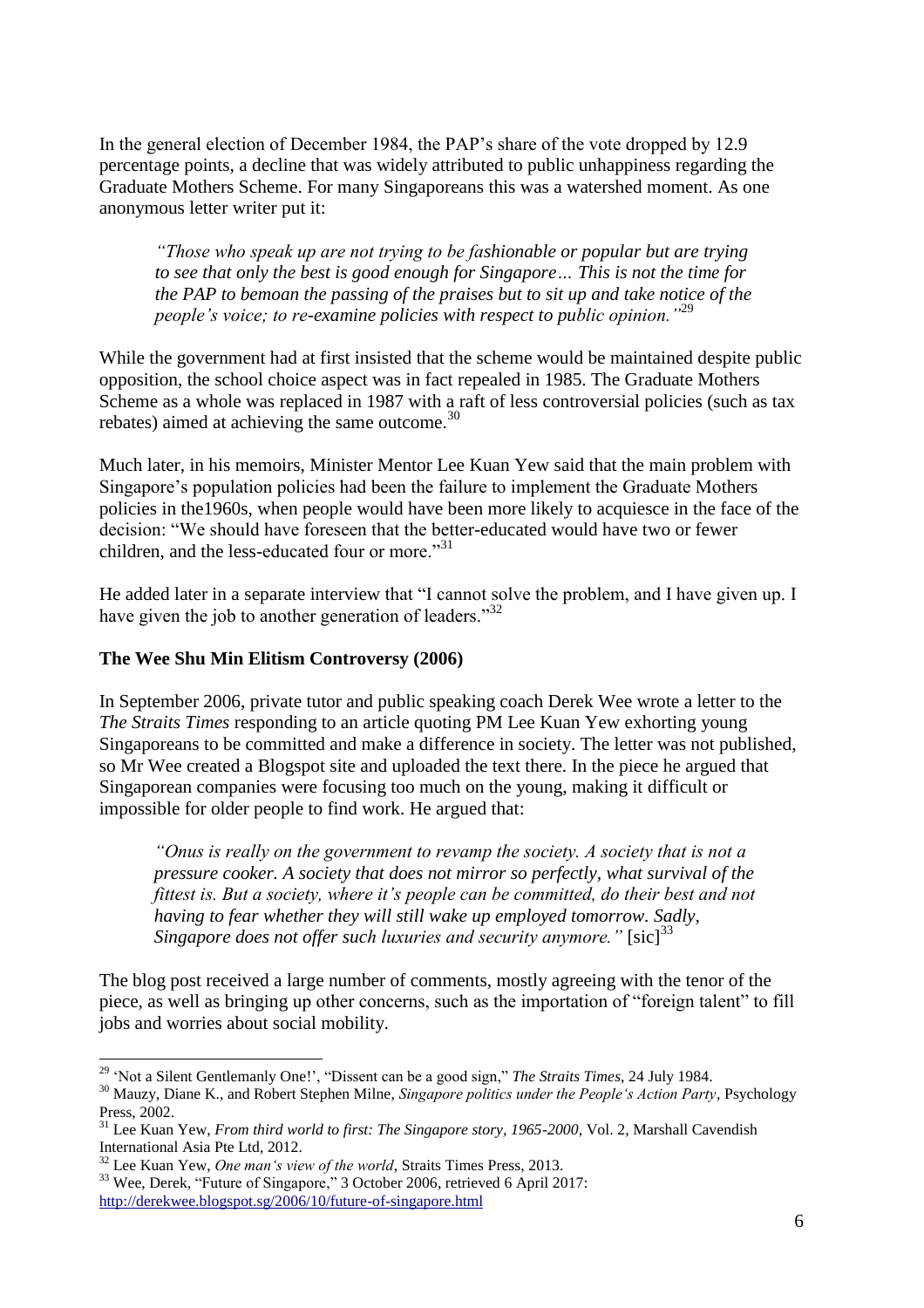By 19<sup>th</sup> October, the post had gained sufficient reach as to come to the attention of Ms Wee Shu Min (no relation), an 18-year-old student, who wrote a highly critical rebuttal on her own blog. She finished the post saying:

*"dear derek is one of many wretched, undermotivated, overassuming leeches in our country, and in this world. one of those who would prefer to be unemployed and wax lyrical about how his myriad talents are being abandoned for the foreigner's, instead of earning a decent, stable living as a sales assistant. it's not even about being a road sweeper. these shitbags don't want anything without*  "manager" and a name card. please, get out of my elite uncaring face." [sic]<sup>34</sup>

This response attracted outrage from netizens, the condemnation growing particularly fierce after it was discovered that Wee Shu Min's father was Wee Siew Kim, an MP for the PAP.

The exchange rapidly went viral, being felt by many netizens to be symptomatic of a variety of issues within society: fear of mass immigration, worries regarding external pressure to be financially successful, concerns over retirement adequacy, and most of all a growing anxiety that Singapore had been gradually developing its own hereditary class structure (an issue that had also been prominent in the graduate mothers debate).

While Singapore had taken justifiable pride in its meritocratic approach to government in its early years, by the 2000s – with the birth of second and third generation Singaporeans – many were beginning to worry that the old meritocratic ideals had degenerated into elitism for elitism's sake, and that the system was producing insufficient elite turnover.<sup>35</sup> Many commentators felt that Wee Shu Min used a position granted to her by her family connections to look down on those who had not been born with similar advantages. As one response put it:

*"We always long to see the "truthful" side of MP of what they actually think. Thank goodness, now we discovered at least how they think because Like Father Like Son mentality. We perhaps need to dig more blogsite by relative or those close to MP and future leaders.*" [sic]<sup>36</sup>

Though some of the comments agreed with Wee Shu Min's points, her tone was almost universally condemned. As one person writing under the name of "e beng" said to Derek Wee:

*"ppl can call you sour grapes, cos that's what it sounds like. I dun really care about what she's like cos I could get it wrong. She's talking about hard work underneath that bitchiness.*" [sic]<sup>3</sup>

Both bloggers were apparently surprised by the scale of the response. Derek Wee published a second post saying that he did not wish to become a regular blogger and that it was "beyond

<sup>&</sup>lt;sup>34</sup> The original post was taken down, but the full text can be found copied into the comments on Derek Wee's blog.

<sup>35</sup> Tan, Kenneth Paul, "Meritocracy and elitism in a global city: Ideological shifts in Singapore," *International Political Science Review* 29, no. 1 (2008): 7-27.

<sup>36</sup> Wee, Derek, 2006.

 $37$  Ibid.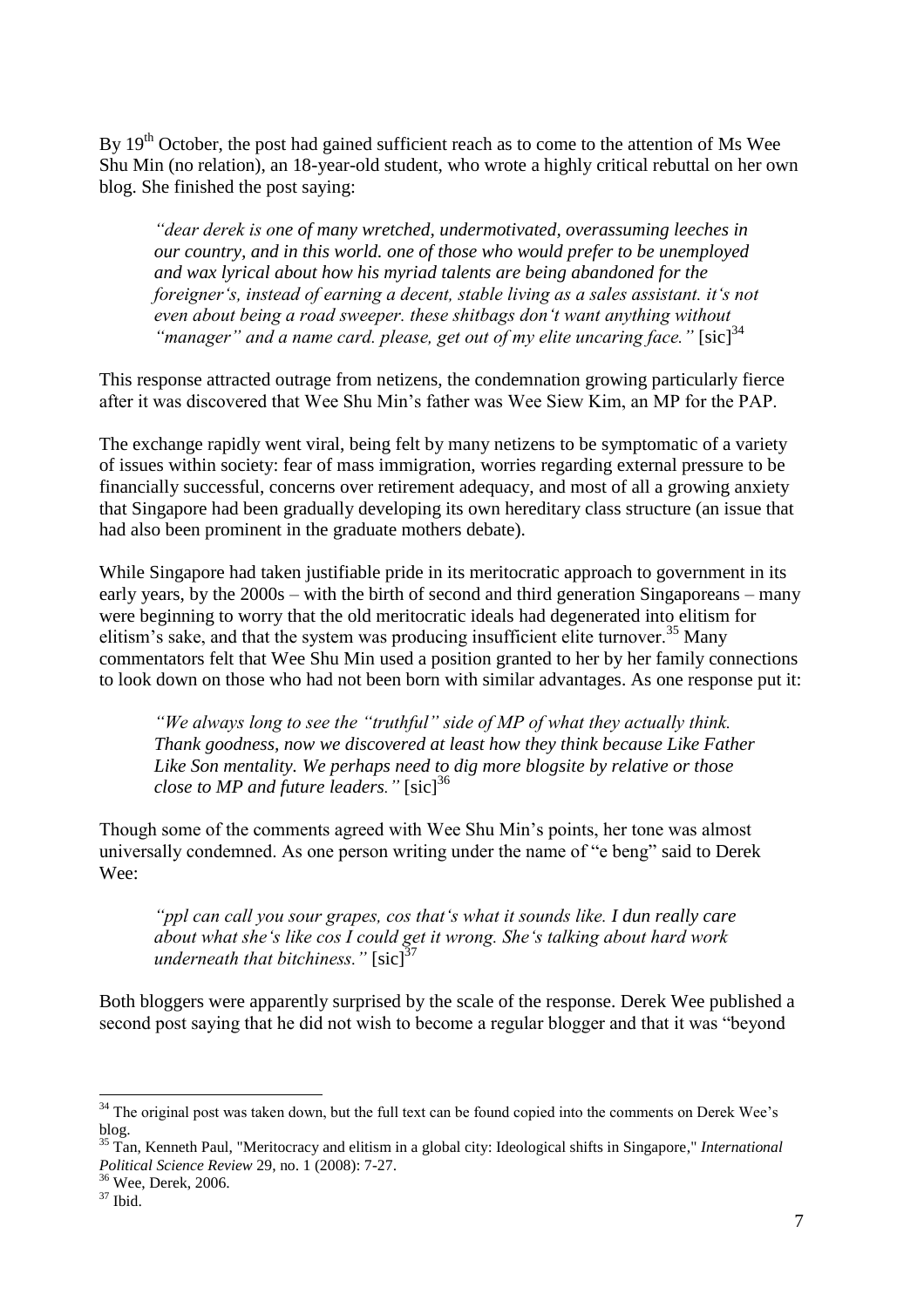my wildest imagination that my commentary has created such a furore."<sup>38</sup> Wee Shu Min, for her part, shut down her site and apologised via another blogger's page, saying that her initial post was:

*"quite obviously, a rant in the heat of the moment. In addition I don't believe that my blog has the wide readership of derek wee's, (…) and my intention was more to vent my own frustrations than a public denouncement.* "[sic]<sup>39</sup>

The uproar was such that Wee Shu Min's father was drawn into the debate, responding via the *The Straits Times*:

*"I think if you cut through the insensitivity of the language, her basic point is reasonable, that is, that a well-educated university graduate who works for a multinational company should not be bemoaning about the Government and get on with the challenges in life. Nonetheless, I have counselled her to learn from it. Some people cannot take the brutal truth and that sort of language, so she ought to learn from it."<sup>40</sup>*

The choice to respond was an unfortunate one. Not only did the *The Straits Times* article bring the incident to a wider audience, but the apparent suggestion that the controversy was the fault of over-sensitive netizens increased public outrage. They responded not only with more complaints, but also by tracking down personal photographs of Shu Min and making threats against her. 41

Two days later, Wee Siew Kim was obliged to issue a proper apology, saying: "I should not have said what I did about people's inability to take the brutal truth and strong language."<sup>42</sup>

Nevertheless, the incident served to spark off a public debate, with various articles being published about the problems of "intellectual elitism" and touching upon the issue of elite reproduction.<sup>43</sup>

In a parliamentary speech warning about the dangers of class conflict, PAP MP Sin Boon Ann referred obliquely to the case, saying that "The perception exists that Singapore is a society bifurcated between the elites and the commoners, the scholars and the normal streams, the gifted and the ordinary, the [public housing] dwellers and the private property owner, the rich and the poor" and that it was necessary to "break down the institution of snobbery within our society".<sup>44</sup>

<sup>&</sup>lt;sup>38</sup> Wee, Derek, "My Comments," 30 October 2006, retrieved 6 April 2017: <http://derekwee.blogspot.sg/2006/10/my-comments.html>

<sup>&</sup>lt;sup>39</sup> Wei Kiat, "Wee Shu Min's Apology," Wei Kiat's Blog, 24 October 2006, retrieved 7 April 2017: <http://weikiatblog.blogspot.sg/2006/10/wee-shu-mins-apology.html>

<sup>&</sup>lt;sup>1</sup> *The Straits Times*, "A Lesson Learnt, Says MP and Dad Wee Siew Kim," 24 October 2006.

<sup>41</sup> The Intelligent Singaporean, "Wee Shu-Min Affair", October 31 2006. Retrieved 12 April 2017: <https://intelligentsingaporean.wordpress.com/wee-shu-min/>

<sup>&</sup>lt;sup>12</sup> *The Straits Times* "Wee Siew Kim apologises for remarks," 26 October 2006.

<sup>43</sup> See, for example: Chua Mui Hoong, "How meritocracy can breed intellectual elitism," *The Straits Times*, 10 November 2006.

<sup>44</sup> Au, Alex, "Mixing welfare and elitism in Singapore," *Asia Times*, 23 November 2006, retrieved 19 April 2017: http://www.atimes.com/atimes/Southeast\_Asia/HK23Ae02.html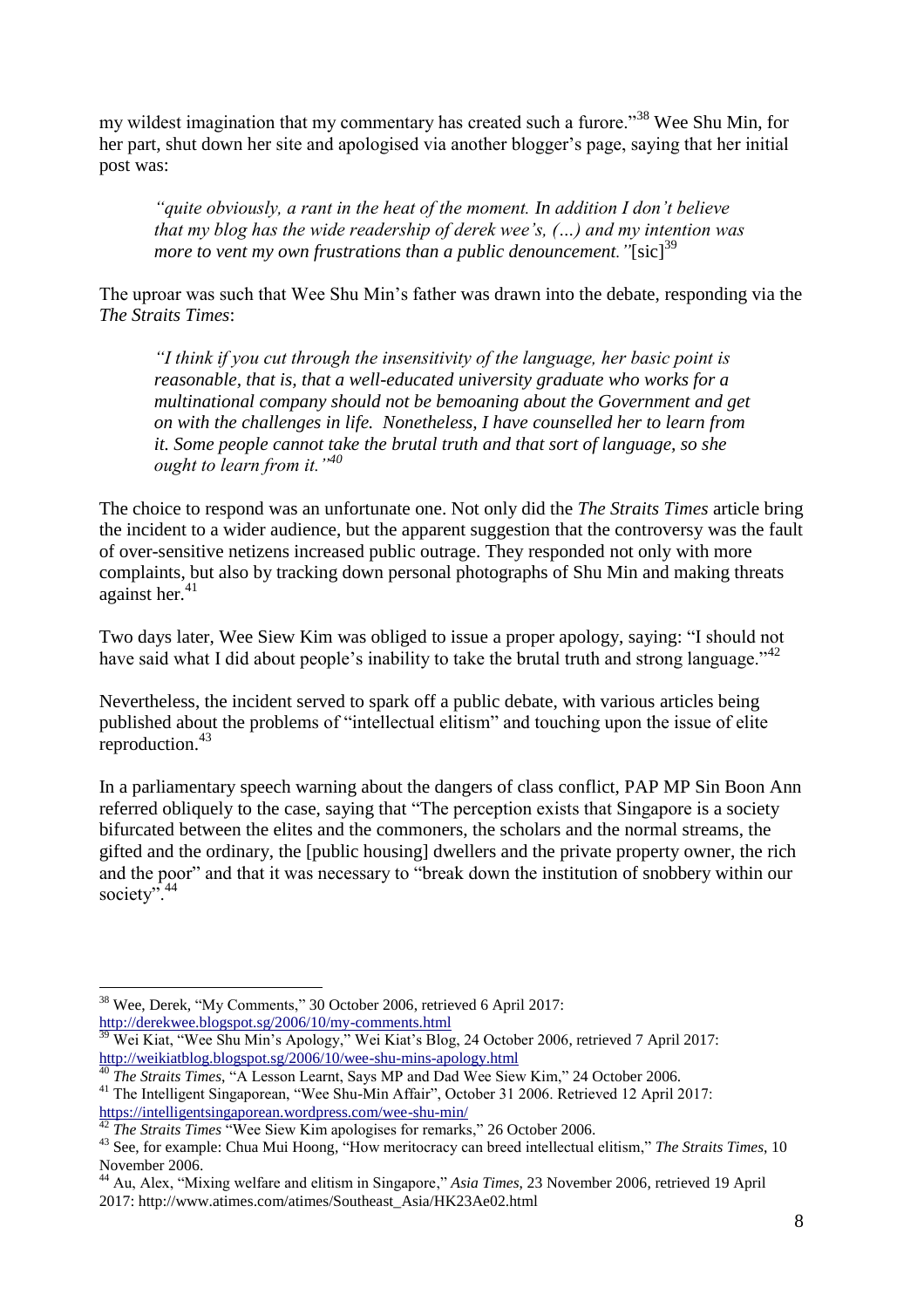# **Renaming the Syonan Gallery (2017)**

On 9 February 2017, the revamped Old Ford Factory museum of local history was opened to the press under its new name of The Syonan Gallery.

That name – recalling the period when Singapore was renamed Syonan-To by Japanese occupiers – was the source of much debate. This official use of the name "Syonan" (昭南), which means "Light of the South", but which also makes reference to Emperor Hirohito's reign name (昭和 or Showa), was seen by many Singaporeans as effectively condoning – or at least accepting – the occupation.

As law professor and heritage expert Kevin Tan said "I think a more appropriate name might have to be found because it suggests a celebration of the time period."<sup>45</sup> Daniel Teo, whose grand-uncle died in a Japanese prison, was harsher in his condemnation, saying "My elders had suffered during the war, and Syonan glorified the might of our invaders. So the name Syonan Gallery had hit me very strongly."<sup>46</sup>

Other commentators were more concerned about the traumatic memories that the name could awaken for those who experienced the war. "Doesn't the word 'Syonan' carry negative and painful meaning, especially for those who actually lived through the occupation?" asked one netizen.<sup>47</sup>

The reactions were not all negative, however. Retired teacher, K. Nadarajah, resident in Singapore during the war, shrugged off the name-change, saying "enough time has passed",<sup>48</sup> while heritage blogger Jerome Lim argued that the new name was a "good way to jolt those less aware of the horrors associated with the war".<sup>49</sup> Others, such as commentator Andrew Fong, saw the renamed gallery as a useful warning for future, saying "We simply cannot hide from what happened and it should be used to highlight the dangers of what happens when one nation enforces its superiority over others."<sup>50</sup>

By 11 February the public debate surrounding the name had spread to the point at which the National Library Board – whose advisory panel chose the name – had to release a statement explaining the choice, saying that "The new name of the gallery reminds us how brittle our sovereignty can be, as Singapore lost not only its freedom but also its name during the Japanese Occupation."<sup>51</sup>

 $\overline{\phantom{a}}$ <sup>45</sup> *The Straits Times*, "Syonan Gallery: Revamped war museum's name sparks questions," 10 February 2017, retrieved 19 April 2017:

<sup>46</sup> *The Straits Times*, "Syonan Gallery renamed: 'Never any intention to cause pain'," 18 February 2017, retrieved 19 April 2017: [http://www.straitstimes.com/singapore/naming-of-gallery-never-any-intention-to-cause](http://www.straitstimes.com/singapore/naming-of-gallery-never-any-intention-to-cause-pain)[pain](http://www.straitstimes.com/singapore/naming-of-gallery-never-any-intention-to-cause-pain)

<sup>47</sup> *The Straits Times*, "Syonan Gallery: Revamped war museum's name sparks questions," 10 February 2017, retrieved 19 April 2017:<http://www.straitstimes.com/singapore/revamped-war-museums-name-sparks-questions>  $48$  Ibid.

 $^{49}$  Ibid.

<sup>50</sup> *The Straits Times*, "NLB explains its rationale for war gallery's name," 11 February 2017, retrieved 19 April 2017: http://www.straitstimes.com/singapore/nlb-explains-its-rationale-for-war-gallerys-name  $51$  Ibid.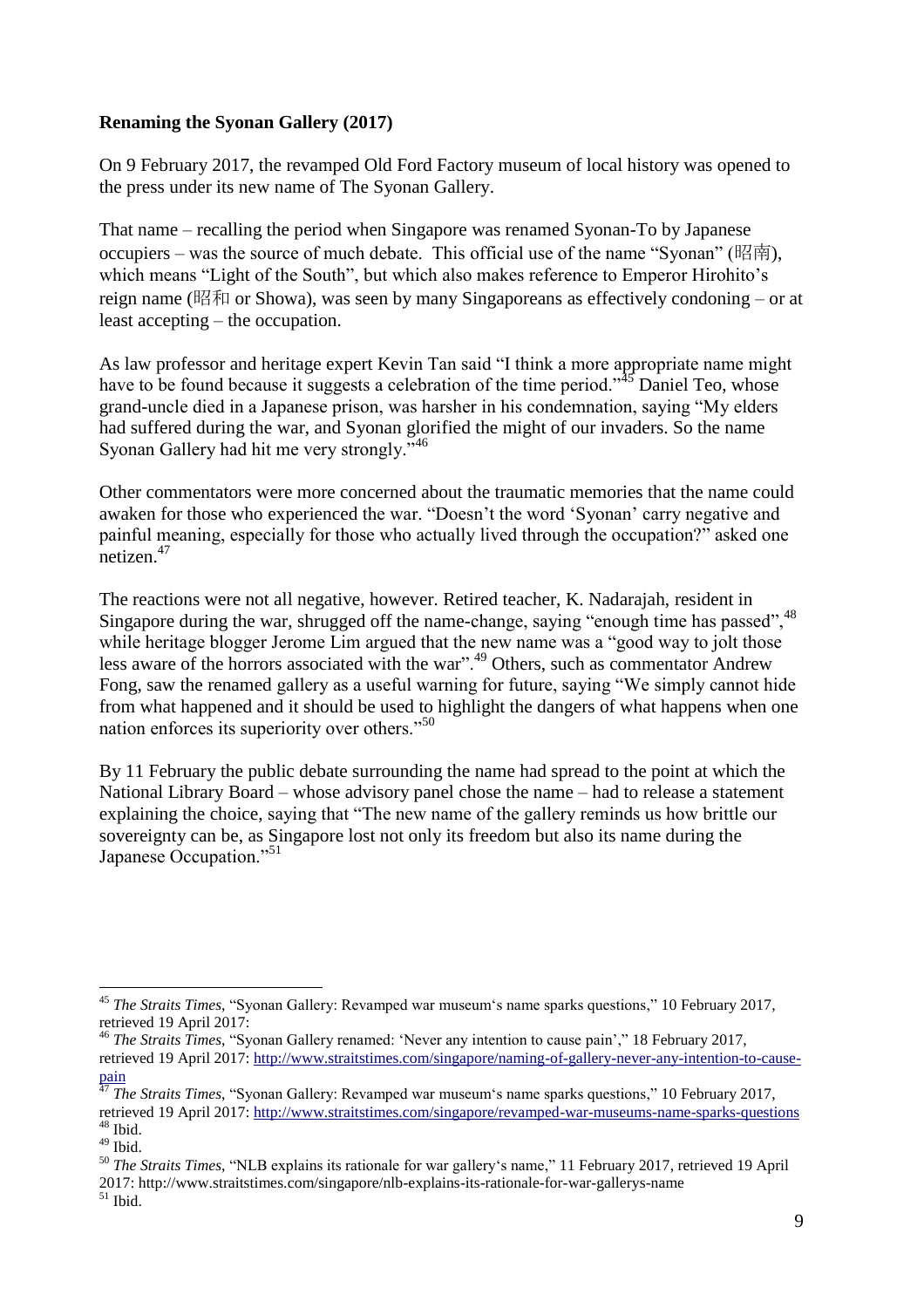The Singapore Government also defended the name initially, with Prime Minister Lee Hsien Loong posting on Facebook that "We cannot erase our history or bury the past. The exhibition is a reminder of a traumatic period in our history". $52$ 

Dr Yaacob Ibrahim, Minister for Communications and Information, said that the name 'Syonan Gallery' was not intended to express approval for Japanese actions, but that the occupation was a historical fact and "we should call it what it was".<sup>53</sup>

Similarly, Ho Chi Tim, an advisory panel member, also published a justification on his personal Facebook page, saying:

*"Wartime Singapore holds a broad and diverse range of complex human experiences (yes including those that makes us uncomfortable) that can help us better appreciate its legacies, Singapore's place in the world, and the multiple meanings of 'Syonan'."<sup>54</sup>*

However, as the online furore refused to die down, the Government made a gradual U-turn on the subject, with Dr Yaacob Ibrahim endorsing the removal of the word 'Syonan' from the museum's signs and publicity materials on 17 February:

*"Over the past two days, I have read the comments made on this issue, and received many letters from Singaporeans of all races. While they agreed that we need to teach Singaporeans about the Japanese Occupation, they also shared that the words 'Syonan Gallery' had evoked deep hurt in them, as well as their parents and grandparents. This was never our intention, and I am sorry for the pain the name has caused."<sup>55</sup>*

On Facebook, PM Lee reinforced the government's new position, saying:

*"Many Singaporeans of all races suffered terrible atrocities during the Japanese Occupation, or had family members who did. My colleagues and I honour and respect these deep feelings. So we have renamed the exhibition to bear witness to these painful memories."<sup>56</sup>*

The change was generally well-received by the public, with one visitor to the museum saying "I'm actually quite impressed that there's a readiness to listen to how some people feel very strongly about this - especially those who lived through it, and what that name meant to

<sup>52</sup> Lee Hsien Loong, "Photo by Alex Qiu", Facebook, 15 February 2017, retrieved 8 April 2017: [https://www.facebook.com/leehsienloong/photos/pb.125845680811480.-](https://www.facebook.com/leehsienloong/photos/pb.125845680811480.-2207520000.1487232418./1367733926622643/?type=3&theater) [2207520000.1487232418./1367733926622643/?type=3&theater](https://www.facebook.com/leehsienloong/photos/pb.125845680811480.-2207520000.1487232418./1367733926622643/?type=3&theater)

<sup>53</sup> *Today*, "Syonan Gallery flap: Singapore cannot bury the past, says PM Lee," 15 February 2017, retrieved 19 April 2017[: http://www.todayonline.com/singapore/strong-reactions-syonan-gallery-understandable-yaacob](http://www.todayonline.com/singapore/strong-reactions-syonan-gallery-understandable-yaacob) <sup>54</sup> Ho Chi Tim, "Syonan Gallery", Facebook, 19 February 2017, retrieved 8 April 2017:

<https://www.facebook.com/notes/ho-chi-tim/syonan-gallery/10154182834896576/><br>55 Ibrohim Veccel (60 to the chi-tim/syonan-gallery/10154182834896576/

<sup>55</sup> Ibrahim, Yaacob. "Statement from Minister for Communications and Information on "Syonan Gallery: War and Its Legacies", MCI, 17 February 2017, retrieved 8 April 2017[: https://www.mci.gov.sg/pressroom/news-and](https://www.mci.gov.sg/pressroom/news-and-stories/pressroom/2017/2/statement-on-syonan-gallery-war-and-its-legacies?page=3)[stories/pressroom/2017/2/statement-on-syonan-gallery-war-and-its-legacies?page=3](https://www.mci.gov.sg/pressroom/news-and-stories/pressroom/2017/2/statement-on-syonan-gallery-war-and-its-legacies?page=3)

<sup>&</sup>lt;sup>56</sup> *The Straits Times*, "PM Lee thanks all who shared views on Syonan Gallery, says such conversations bring S'poreans closer," 18 February 2017, retrieved 19 April 2017: [http://www.straitstimes.com/singapore/pm-lee](http://www.straitstimes.com/singapore/pm-lee-thanks-all-who-shared-views-on-syonan-gallery-says-such-conversations-bring)[thanks-all-who-shared-views-on-syonan-gallery-says-such-conversations-bring](http://www.straitstimes.com/singapore/pm-lee-thanks-all-who-shared-views-on-syonan-gallery-says-such-conversations-bring)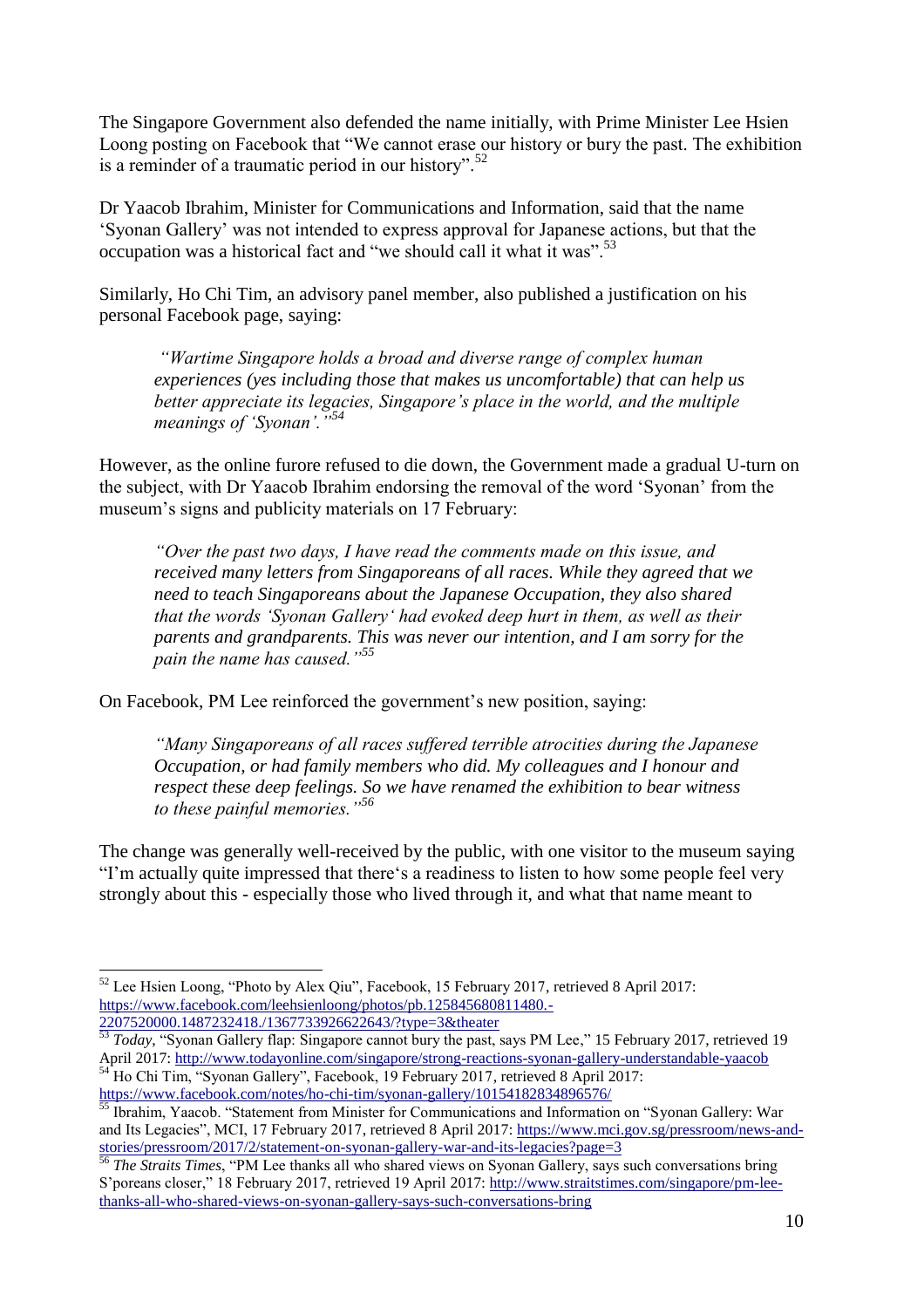them."<sup>57</sup> However, others took a more cynical viewpoint, with the satirical *New Nation* website publishing an article under the headline "Renaming Syonan Gallery shows S'poreans have power to effect useless change".<sup>58</sup>

# **AVA chicken culling (2017)**

 $\overline{a}$ 

On 1 February 2017, *Today* reported that the AVA had culled 24 wild chickens living in the Thomson View and Sin Ming Road area, in response to complaints from residents. The AVA said that it had received 20 complaints from residents regarding the noise made by the birds, and that – relocation not being an option in land-scarce Singapore – the decision had been made to euthanise the chickens. In a straw poll of 10 residents carried out by *Today*, seven were pro-chicken, while only three supported the complainants.<sup>59</sup>

Internet opinion, however, almost unanimously favoured the chickens. Many netizens shared their own reminiscences of growing up around Singapore's wild chicken population. Others pointed out that the AVA had not carried out a proper survey to find out what proportion of locals wanted the chickens gone. As one put it:

*"20 complaints??? Out of how many residents in the area? How about euthanising those 20 idiots! Car not noisy? Bus not noisy? Hell lah....your neighbours not noisy?"* [sic]<sup>60</sup>

The point was also picked up by MP and animal-welfare activist Louis Ng, who argued that the AVA should have made an effort to get an "accurate sense of sentiments on the ground" before taking action.<sup>61</sup> Minister for Social and Family Development Tan Chuan-Jin also addressed the issue from a social harmony point of view, saying:

*"We live in close proximity... Many people are pet lovers, but there are people who also don't like pets. We need to exercise mutual understanding and give and take."*<sup>62</sup>

While there was a certain amount of sentimental attachment to the chickens themselves, the story also resonated with many Singaporeans worried about rapid, high-density urbanisation

<sup>57</sup> *The Straits Times*, "Visitors to former Syonan Gallery welcome change of name, new signs to be up in a month," 18 February 2017, retrieved 19 April 2017: [http://www.straitstimes.com/singapore/visitors-to-former](http://www.straitstimes.com/singapore/visitors-to-former-syonan-gallery-welcome-change-of-name-new-signs-to-be-up-in-a-month)[syonan-gallery-welcome-change-of-name-new-signs-to-be-up-in-a-month](http://www.straitstimes.com/singapore/visitors-to-former-syonan-gallery-welcome-change-of-name-new-signs-to-be-up-in-a-month)

<sup>&</sup>lt;sup>58</sup> New Nation, "Renaming Syonan Gallery shows S'poreans have power to effect useless change", 18 February 2017, retrieved 8 April 2017: [http://newnation.sg/2017/02/renaming-syonan-gallery-shows-sporeans-have](http://newnation.sg/2017/02/renaming-syonan-gallery-shows-sporeans-have-power-to-effect-useless-change/)[power-to-effect-useless-change/](http://newnation.sg/2017/02/renaming-syonan-gallery-shows-sporeans-have-power-to-effect-useless-change/)

<sup>59</sup> *Today*, "'Noisy chickens' in Sin Ming Avenue put down after residents' complaints," 1 February 2017, retrieved 19 April 2017: [http://www.todayonline.com/singapore/noisy-chickens-sin-ming-avenue-put-down](http://www.todayonline.com/singapore/noisy-chickens-sin-ming-avenue-put-down-after-residents-complaints)[after-residents-complaints](http://www.todayonline.com/singapore/noisy-chickens-sin-ming-avenue-put-down-after-residents-complaints)

 $60$  The Online Citizen "AVA defends culling of Sin Ming Ave "chickens" by stating free-ranging chickens pose threat to public health," 2 February 2017, retrieved 19 April 2017:

[https://www.theonlinecitizen.com/2017/02/02/ava-defends-culling-of-sin-ming-avenue-chickens-by-stating-free](https://www.theonlinecitizen.com/2017/02/02/ava-defends-culling-of-sin-ming-avenue-chickens-by-stating-free-ranging-chickens-pose-threat-to-public-health/)[ranging-chickens-pose-threat-to-public-health/](https://www.theonlinecitizen.com/2017/02/02/ava-defends-culling-of-sin-ming-avenue-chickens-by-stating-free-ranging-chickens-pose-threat-to-public-health/)

<sup>&</sup>lt;sup>61</sup> *Today*, "Culling of 24 chickens in Sin Ming ruffles feathers," 2 February 2017, retrieved 19 April 2017: <http://www.todayonline.com/singapore/sin-ming-chicken-culling-ruffles-feathers>

<sup>62</sup> *The Straits Times*, "Give and take needed over animals: Minister," 3 February 2017, retrieved 19 April 2017: http://www.straitstimes.com/singapore/environment/give-and-take-needed-over-animals-minister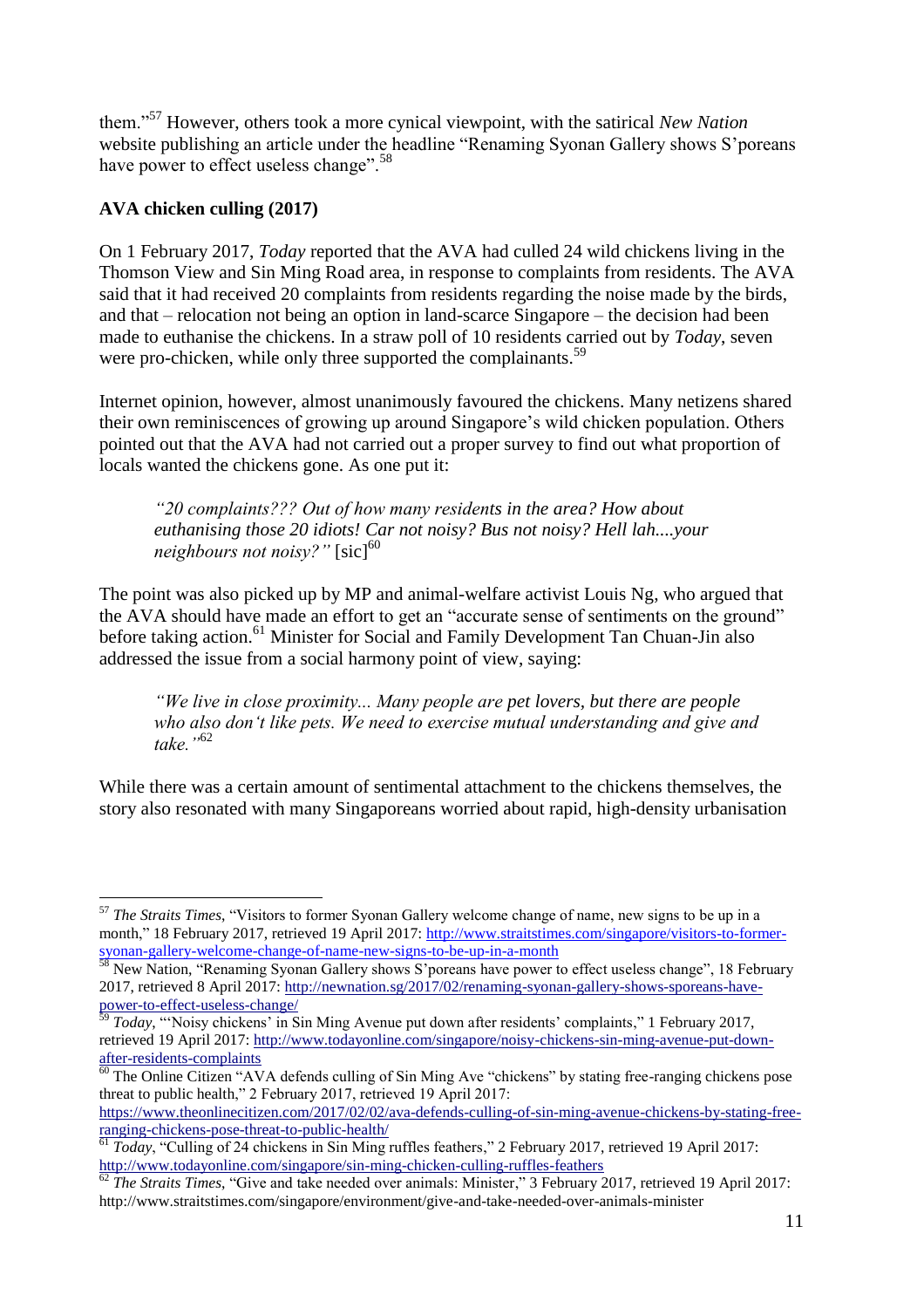and the corresponding loss of community spirit.<sup>63</sup> The satirical *New Nation* website picked up on these sentiments, publishing an article entitled "AVA to euthanise noisy Singaporeans".<sup>6</sup>

Faced with media enquiries, the AVA told the press that:

*"Free-ranging chickens can pose a potential threat to public health, especially if their population is left unchecked. There is a likelihood of an incursion of bird flu into Singapore, as bird flu is endemic in the region."<sup>65</sup>*

As the furore refused to die down, the AVA reiterated the bird flu argument, with Director-General Dr. Yap Him Hoo saying that:

*"The noise issues only serve to bring attention to the relatively high numbers of free-roaming chickens in certain areas, which in turn raise the exposure risk to bird flu in these localities."<sup>66</sup>*

The public, however, remained cynical. As one hardwarezone.com.sg member put it:

*"This guy is a state sanctioned liar. The reports that accompanied the culling specified only noise complaints that led to the culling. It took him a few weeks to come up with a statement saying it is because of "bird flu"?"* 

Others pointed out that other birds, such as mynahs and koels, were a far greater source of noise pollution as well as being a vector for bird flu. $67$ 

With the dispute dragging on, Minister of State for National Development, Koh Poh Koon was obliged to answer questions in Parliament about the affair, and said that the birds could not be relocated for fear that they would "adversely affect the genetic stock" of Singapore's endangered wild jungle fowl, which were capable of interbreeding with domestic chickens. Other MPs, however, brought up reports that some of the birds killed had themselves been jungle fowl. Nevertheless, Minister Koh promised that the AVA would make greater efforts to listen to residents' points of view in future.<sup>68</sup>

The Minister's answers did little to convince many people. Economist and commentator Donald Low reiterated complaints regarding the AVA's apparent misreading of public opinion on the subject:

<http://newnation.sg/2017/02/ava-to-euthanise-noisy-sporeans/>

 $\overline{a}$ <sup>63</sup> Lim Ah Bee, Ronnie, "Chickens are part of kampung living", *The New Paper*, 4 February 2017, retrieved 19 April 2017[: http://www.tnp.sg/news/singapore/your-views-chickens-are-part-kampung-living](http://www.tnp.sg/news/singapore/your-views-chickens-are-part-kampung-living) <sup>64</sup> New Nation, "AVA to euthanise noisy S'poreans", 2 February 2017. Retrieved 9 April 2017:

<sup>&</sup>lt;sup>65</sup> *Today*, "Culling of 24 chickens in Sin Ming ruffles feathers," 2 February 2017, retrieved 19 April 2017: <http://www.todayonline.com/singapore/sin-ming-chicken-culling-ruffles-feathers>

<sup>66</sup> *Today*, "Chickens culled because of bird-flu risk, not noise: AVA", 13 February 2017, retrieved 19 April 2017:<http://www.todayonline.com/singapore/chickens-culled-because-bird-flu-risk-not-noise-ava>

<sup>67</sup> Joshua182, "AVA : Chickens culled because of bird-flu risk, not noise", hardwarezone.sg, 14 February 2017, retrieved 8 April 2017: [http://forums.hardwarezone.com.sg/eat-drink-man-woman-16/ava-chickens-culled](http://forums.hardwarezone.com.sg/eat-drink-man-woman-16/ava-chickens-culled-because-bird-flu-risk-not-noise-5566550.html)[because-bird-flu-risk-not-noise-5566550.html](http://forums.hardwarezone.com.sg/eat-drink-man-woman-16/ava-chickens-culled-because-bird-flu-risk-not-noise-5566550.html)

<sup>68</sup> *The Straits Times*, "Parliament: Koh Poh Koon cites health concerns as reason for culling chickens, says action is a last resort," 20 February 2017, retrieved 19 April 2017: [http://www.straitstimes.com/politics/parliament-koh](http://www.straitstimes.com/politics/parliament-koh-poh-koon-cites-health-concerns-as-reason-for-culling-chickens-says-action-is)[poh-koon-cites-health-concerns-as-reason-for-culling-chickens-says-action-is](http://www.straitstimes.com/politics/parliament-koh-poh-koon-cites-health-concerns-as-reason-for-culling-chickens-says-action-is)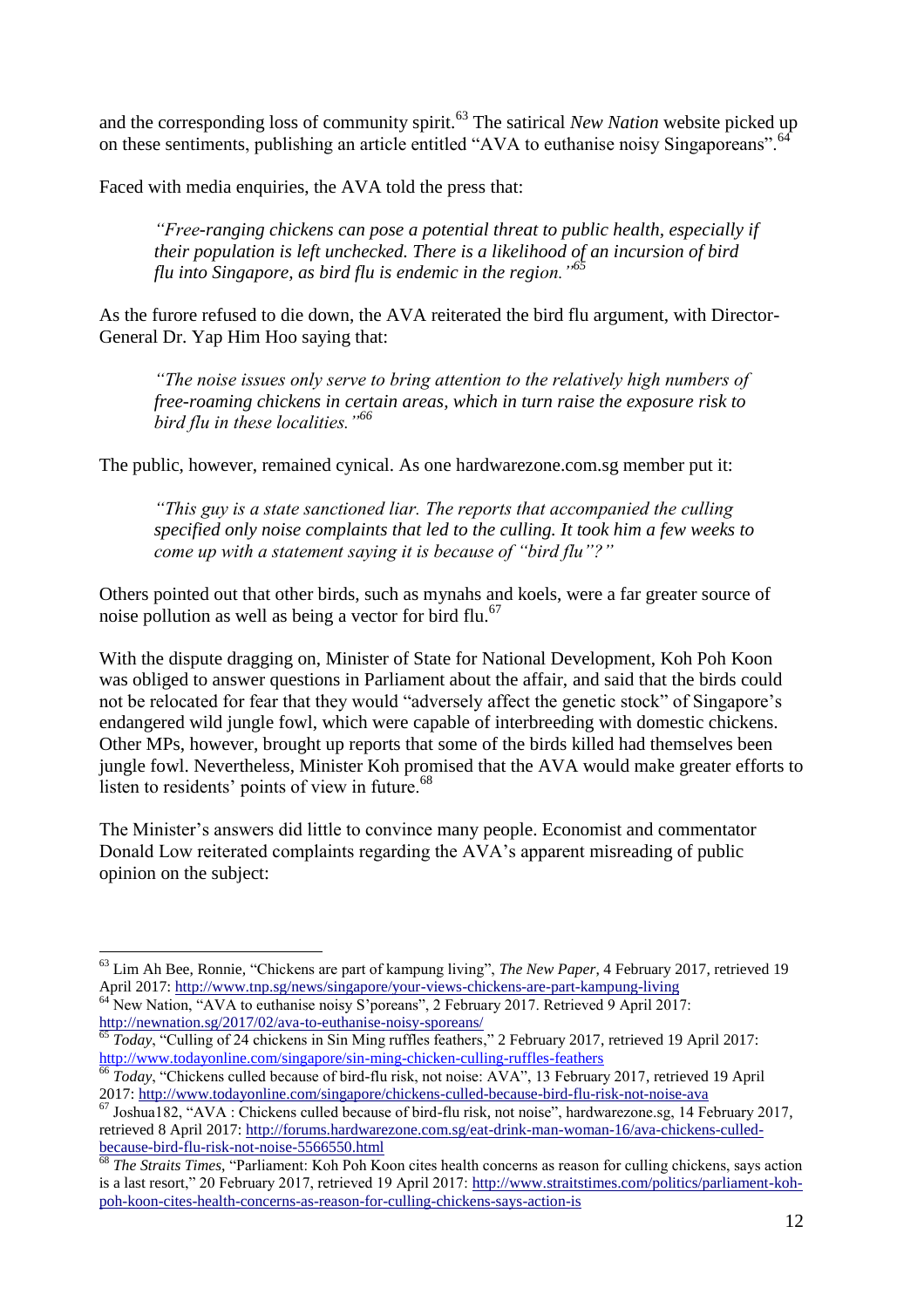*"The main rationale seems to be the 20 complaints it has received about noise caused by the chickens over the past year. This is an extremely flimsy justification. The complaints may even have all come from a handful of people. In any society, there is always a small percentage of people who have an irrational dislike or fear of animals. Pandering to the few, while ignoring the preferences of those who are tolerant of animals, is policy-making driven by the complaints of a few."<sup>69</sup>*

Meanwhile, the Mothership.sg website (independent, but with links to the PAP) pointed out that a BBC nature documentary aired several years previously had identified the Sin Ming chickens as jungle fowl, and reiterated the criticism that the AVA had over-reacted to a relatively small number of complaints and then attempted to use bird flu as an excuse rather than apologising. $10$ 

While the controversy died down after a few weeks, it was soon reignited as the *The Straits Times* reported that another culling of chickens, this time in Pasir Ris, had taken place at roughly the same time as the Sin Ming culling. Once again, residents complained that the AVA had not solicited their opinions, while the AVA insisted that it had received complaints regarding the noise made by the birds. Louis Ng re-joined the debate, asking whether the chickens could be vaccinated against bird flu, and arguing that:

*"The population of these birds will control itself as long as there is no external food source. The key is to not cull the chickens, but to tell residents not to feed them."*<sup>71</sup>

#### **Crisis Communications in Government**

While a certain amount of research has been done into the ways in which businesses modify their communications strategies in response to adverse publicity, very little has been written about the issue from a government point of view. Partly this is because governments have tended to keep relatively quiet about their communications strategies, the mere fact of their existence being enough to create a perception among the public that those in charge are more concerned with spin than substance. Nonetheless, many governments have increased spending on communications over recent years, often outsourcing the work to dedicated PR agencies. In the case of Singapore, many government entities have used the firm WPP to handle their communications needs – from the National Library Board, to the Central Provident Fund, to the Ministry of Communications and Information.<sup>72</sup>

The result is that strategies and approaches developed in the private sector often find applications in public sector communications, and frameworks originally developed to analyse corporate behaviour could be transposed to a government setting.

 $\overline{a}$  $69$  Tan, Guan Zhen, "Economist Donald Low gives 3 good reasons why AVA shouldn't have culled the Sin Ming chickens", mothership.sg, 3 February 2017, retrieved 2 May 2017: [http://mothership.sg/2017/02/economist](http://mothership.sg/2017/02/economist-donald-low-gives-3-good-reasons-why-ava-shouldnt-have-culled-the-sin-ming-chickens/)[donald-low-gives-3-good-reasons-why-ava-shouldnt-have-culled-the-sin-ming-chickens/](http://mothership.sg/2017/02/economist-donald-low-gives-3-good-reasons-why-ava-shouldnt-have-culled-the-sin-ming-chickens/)

 $70$  Tan, Jeanette, "Here are 3 problems with what Koh Poh Koon said about AVA's culling of the Sin Ming chickens", Mothership.sg, 21 February 2017, retrieved 9 April 2017: [http://mothership.sg/2017/02/here-are-3](http://mothership.sg/2017/02/here-are-3-problems-with-what-koh-poh-koon-said-about-avas-culling-of-the-sin-ming-chickens/) [problems-with-what-koh-poh-koon-said-about-avas-culling-of-the-sin-ming-chickens/](http://mothership.sg/2017/02/here-are-3-problems-with-what-koh-poh-koon-said-about-avas-culling-of-the-sin-ming-chickens/)

<sup>71</sup> *The Straits Times*, "Pasir Ris residents 'cry fowl' after AVA culling," 20 March 2017, retrieved 19 April 2017: <http://www.straitstimes.com/singapore/pasir-ris-residents-cry-fowl-after-ava-culling>

<sup>&</sup>lt;sup>72</sup> WPP, "WPP launches Government Public Sector Practice in Singapore", 19 September 2016, retrieved 9 April 2017: [http://www.wpp.com/wpp/press/2016/sep/19/wpp-launches-government-public-sector-practice-in](http://www.wpp.com/wpp/press/2016/sep/19/wpp-launches-government-public-sector-practice-in-singapore/)[singapore/](http://www.wpp.com/wpp/press/2016/sep/19/wpp-launches-government-public-sector-practice-in-singapore/)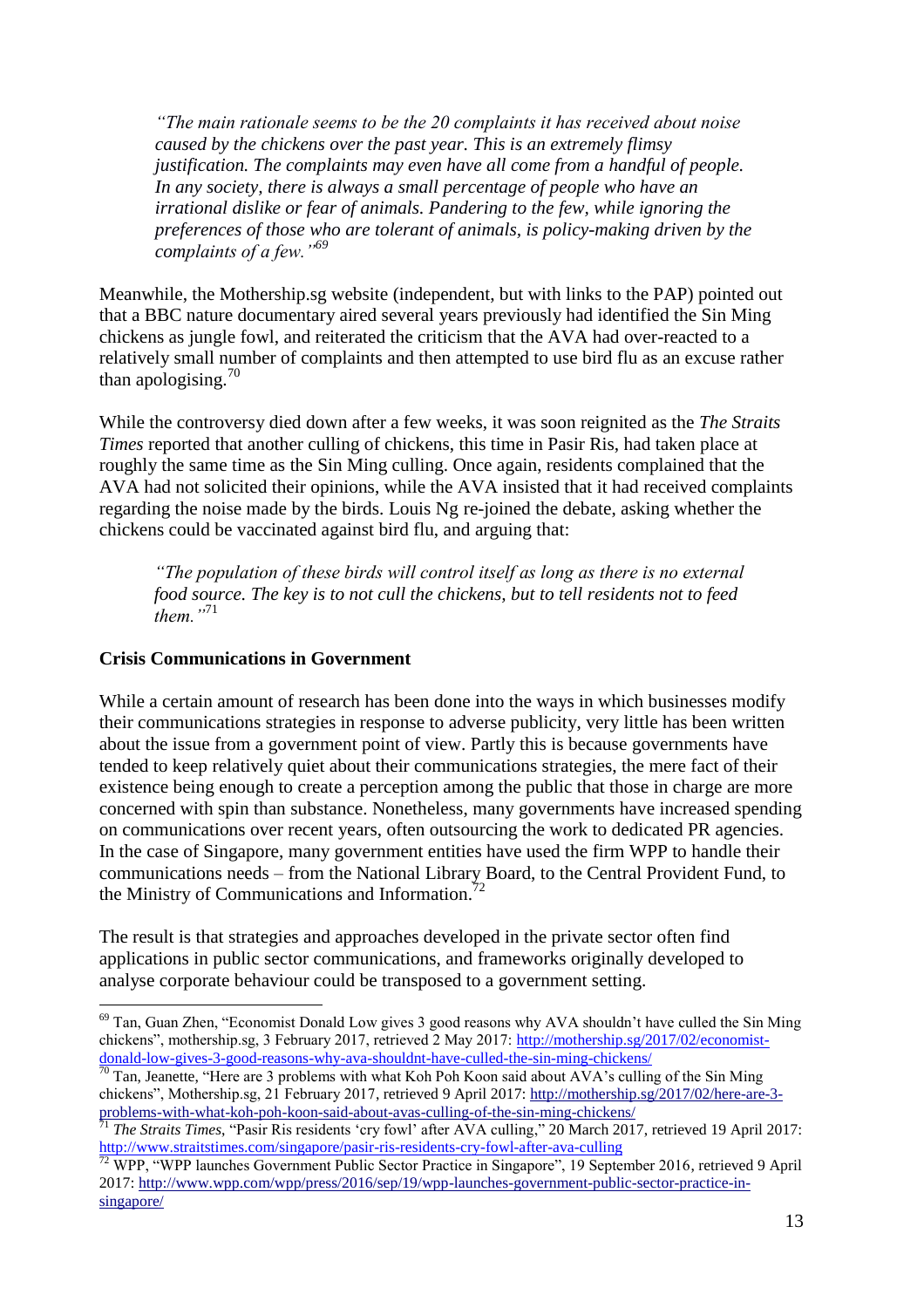William L. Benoit was the first to design a comprehensive schema of corporate responses to bad publicity, whether deserved or not:<sup>73</sup>

| Key circumstances/characteristics                                                              | <b>Strategic response</b>                  |  |  |
|------------------------------------------------------------------------------------------------|--------------------------------------------|--|--|
| Denial                                                                                         |                                            |  |  |
| The organisation did not commit the fault alleged                                              | Simple denial                              |  |  |
| The fault alleged was committed by someone else                                                | <b>Blame-shifting</b>                      |  |  |
| Evasion of responsibility                                                                      |                                            |  |  |
| The fault alleged was carried out in response to external events                               | Claiming provocation                       |  |  |
| The organisation was unable to prevent the alleged fault from being<br>committed               | Claiming defeasibility                     |  |  |
| The fault was not deliberate                                                                   | Highlighting accidental<br>nature of fault |  |  |
| The organisation acted in good faith                                                           | Highlighting good<br>intentions            |  |  |
| Reducing offensiveness                                                                         |                                            |  |  |
| The alleged fault was committed but the organisation also has many<br>positive qualities       | <b>Bolstering</b>                          |  |  |
| The alleged fault was committed but not as serious as made out to be                           | Minimisation                               |  |  |
| A less serious fault than the one alleged was committed                                        | Differentiation                            |  |  |
| A fault was committed, but there are more important considerations to be<br>taken into account | Transcendence                              |  |  |
| The accuser's credibility is questionable                                                      | Attack accuser                             |  |  |
| Action taken to reimburse victims                                                              | Compensation                               |  |  |
| Corrective action                                                                              |                                            |  |  |
| A plan is developed to solve or correct the problem                                            | Corrective action                          |  |  |
| Mortification                                                                                  |                                            |  |  |
| The organisation apologises                                                                    | Apology                                    |  |  |

 $\overline{\phantom{a}}$ <sup>73</sup> Adapted from Benoit, William L, "Image repair discourse and crisis communication," *Public relations review*  23, no. 2 (1997): 177-186.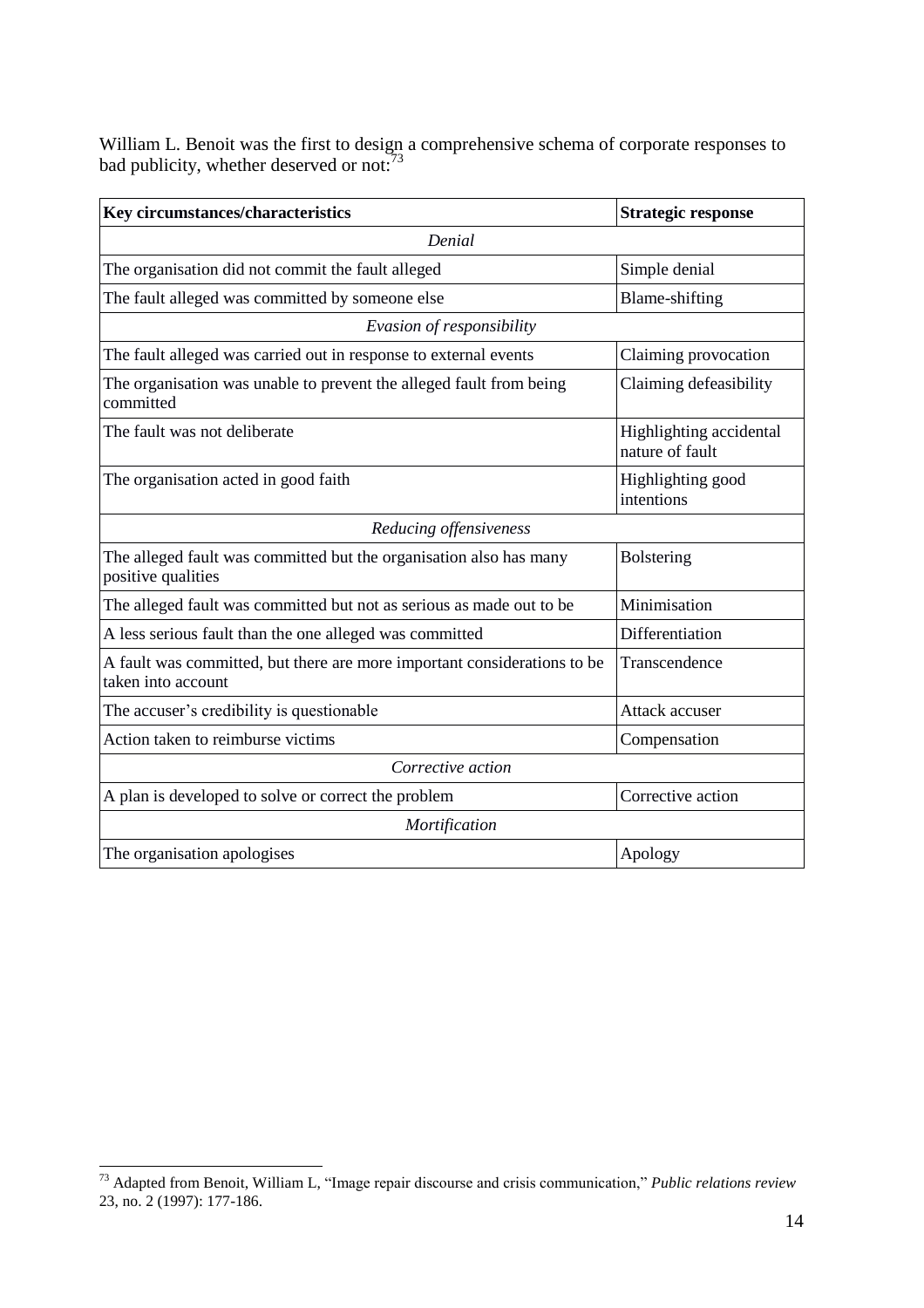W. Timothy Coombs, for his part, came up with an alternative, overlapping framework:<sup>74</sup>

| <b>Nonexistence</b>                               | <b>Distance strategies</b>                                                                                                | Ingratiation                                          | <b>Mortification</b>                       | <b>Suffering</b>       |
|---------------------------------------------------|---------------------------------------------------------------------------------------------------------------------------|-------------------------------------------------------|--------------------------------------------|------------------------|
| <b>Strategies</b>                                 |                                                                                                                           | strategies                                            | strategies                                 | strategy               |
| Denial<br>Clarification<br>Attack<br>Intimidation | Excuse (denial of<br>intention/volition)<br><b>Justification</b><br>(minimisation,<br>victim-blaming,<br>differentiation) | <b>Bolstering</b><br>Transcendence<br>Praising others | Remediation<br>Repentance<br>Rectification | Soliciting<br>sympathy |

He also developed a matrix for identifying types of crisis and, consequently, the appropriate response:

|                       | Unintentional | <b>Intentional</b> |
|-----------------------|---------------|--------------------|
| <b>External cause</b> | Accident      | Sabotage           |
| Internal cause        | Faux pas      | Transgression      |

|                         | <b>Type of crisis</b>                               |                       |                      |                             |
|-------------------------|-----------------------------------------------------|-----------------------|----------------------|-----------------------------|
|                         | <i>Faux pas</i>                                     | Sabotage              | Accident             | Transgression               |
| Appropriate<br>response | Distance strategies,<br>non-existence<br>strategies | Suffering<br>strategy | Excuse<br>strategies | Mortification<br>strategies |

As Benoit remarked, in all of these cases it must be noted that:

*"*perceptions are more important than reality. *The important point is not whether the business in fact is responsible for the offensive act, but whether the firm is thought to be responsible for it by the relevant audience."<sup>75</sup>*

This also applied to the responses: an organisation that knows it committed a fault but reasons that it has little or no chance of being found out may choose a strategy based on denying responsibility, for example.

Equally, it should be noted that these strategies are seldom used in isolation, and more often than not a combination of techniques is deployed.

Several of these techniques can be identified at work in the above-mentioned cases in Singapore. The official response to the Wee Shu Min scandal, for example, fits into these frameworks relatively well: the incident initially being perceived as a faux pas, Wee Siew Kim opted for a distance strategy – minimising the importance of the affair. When it became clear that the public saw it as a transgression rather than a faux pas, he switched to a mortification strategy, making a public apology on behalf of his daughter. In the Syonan and chicken culling cases, the authorities first attempted to combine clarification and justification,

 $\overline{\phantom{a}}$ 

 $74$  Adapted from Coombs, W. Timothy, "Choosing the right words the development of guidelines for the selection of the "appropriate" crisis-response strategies," *Management Communication Quarterly* 8, no. 4 (1995): 447-476.

 $\frac{75}{15}$  Benoit, 1997.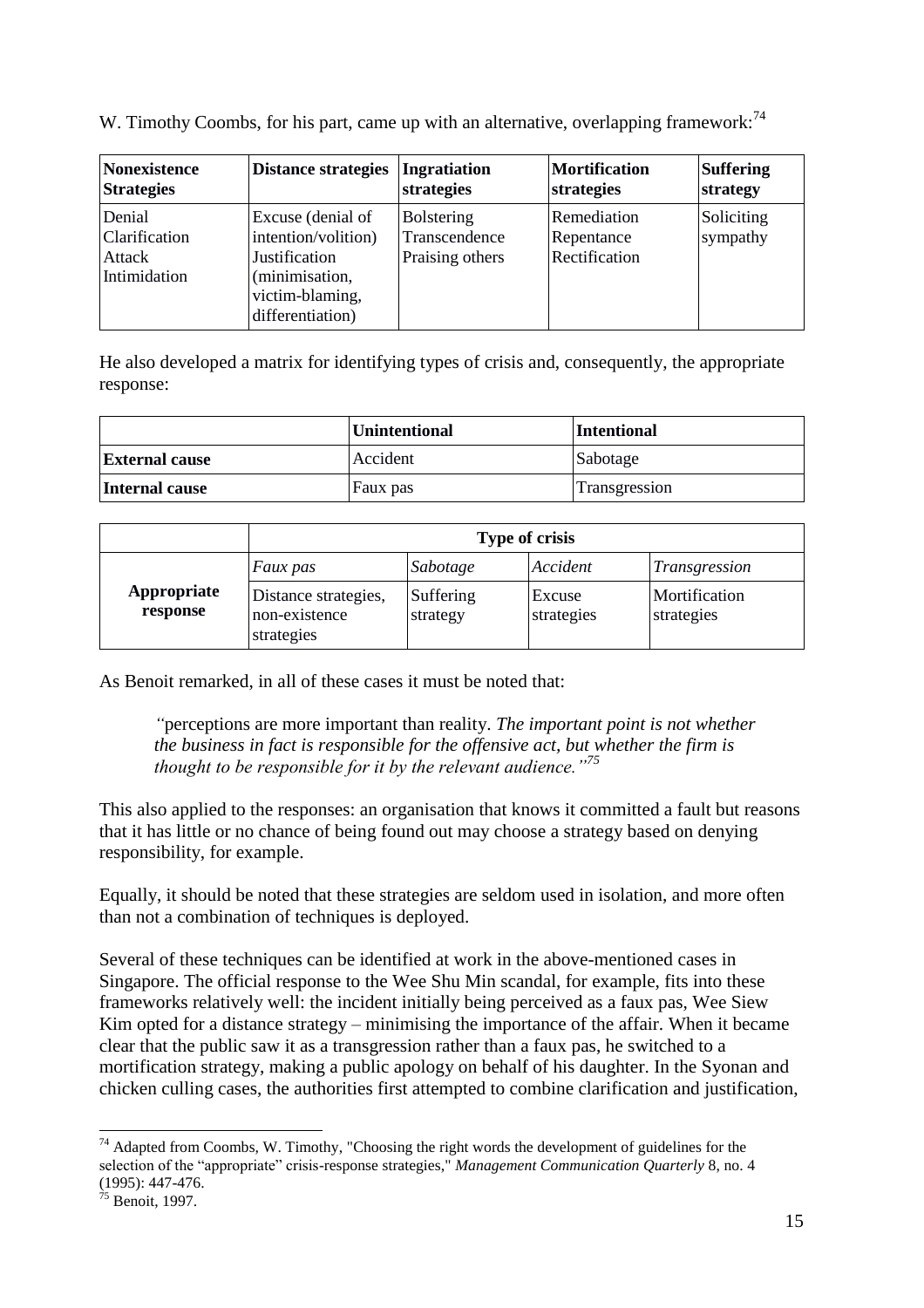and - when this failed - switched to remediation and rectification, with a change in the name of the Syonan Gallery and a promise on the part of the AVA to consult communities prior to taking similar future actions. Even in the graduate mothers affair, which took place in an era before the widespread adoption of corporate public relations techniques within government, it can be seen that the government attempted to explain and justify the policy (differentiation, minimisation, transcendence), before finally getting rid of the most unpopular elements (remediation).

However, the parallels between government and private communications are not absolute. While corporate public relations strategies have little impact beyond the producer-consumer relationship, the methods that governments choose to communicate with their citizens help to define the type of regime in place, being particularly crucial in the context of a developing deliberative democracy

# **Types of Deliberative Democracy**

The Western liberal democratic model should be immediately familiar to all readers. Under this model, politics functions as a market, wherein voters select the party or individual that most appeals to them according to pre-established rules, and the party/candidate that secures most votes is allowed to implement its/their preferred policies.

By contrast, deliberative democracy, rather than aggregating preferences, attempts to find mechanisms whereby a compromise solution can be negotiated. The aim is to produce policies that do not merely have majority support, but are backed by the entire population. Following the theories of Jürgen Habermas on communicative rationality, supporters of deliberative democracy argue that free debate would allow everyone within society to pool their ideas and jointly identify the best ones.<sup>76</sup>

However, just as liberal democracy can take many different forms, deliberative democracy can be implemented in different ways.

Arnstein, for example, pointed out that while many governments pay lip-service to citizen participation, often the effects on policy are limited or non-existent. Her "ladder of citizen participation" identified different types of participation according to the level of power that they accorded citizens.<sup>77</sup>

| Citizen control | Citizen power     |  |
|-----------------|-------------------|--|
| Delegated power |                   |  |
| Partnership     |                   |  |
| Placation       | Tokenism          |  |
| Consultation    |                   |  |
| Informing       |                   |  |
| Therapy         | Non-participation |  |
| Manipulation    |                   |  |
|                 |                   |  |

 $\overline{\phantom{a}}$ <sup>76</sup> Habermas, Jürgen, *Moral consciousness and communicative action*, MIT press, 1990.

<sup>77</sup> Adapted from Arnstein, S.R., 1969, "A ladder of citizen participation," *Journal of the American Institute of planners*, 35(4), pp.216-224.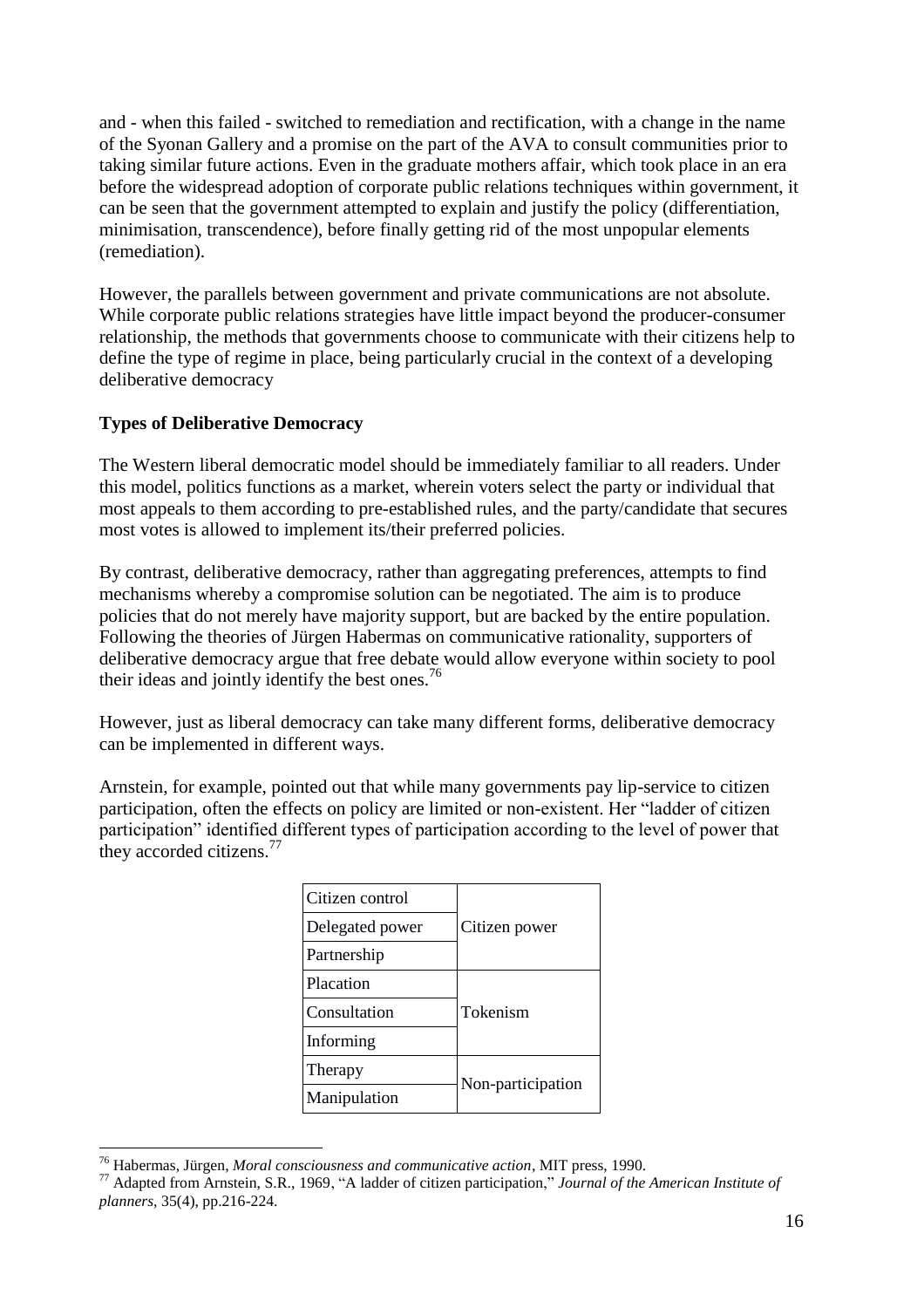As Arnstein explained:

*"The bottom rungs of the ladder are (1) Manipulation and (2) Therapy. These two rungs describe levels of "non-participation" that have been contrived by some to substitute for genuine participation. Their real objective is not to enable people to participate in planning or conducting programs, but to enable powerholders to "educate" or "cure" the participants. Rungs 3 and 4 progress to levels of "tokenism" that allow the have-nots to hear and to have a voice: (3) Informing and (4) Consultation. When they are proffered by powerholders as the total extent of participation, citizens may indeed hear and be heard. But under these conditions they lack the power to insure that their views will be heeded by the powerful. When participation is restricted to these levels, there is no followthrough, no "muscle," hence no assurance of changing the status quo. Rung (5) Placation is simply a higher level tokenism because the ground rules allow have-nots to advise, but retain for the powerholders the continued right to decide. Further up the ladder are levels of citizen power with increasing degrees of decision-making clout. Citizens can enter into a (6) Partnership that enables them to negotiate and engage in trade-offs with traditional power holders. At the topmost rungs, (7) Delegated Power and (8) Citizen Control, have-not citizens obtain the majority of decision-making seats, or full managerial power."<sup>78</sup>*

Other authors offered different criteria for authentic deliberation. Fishkin and Luskin, for example, said that discussion must be informed, balanced, conscientious (intellectually honest), substantive (free of *ad hominem* arguments), and comprehensive (representative of all viewpoints). $\frac{79}{9}$ 

Joshua Cohen, by contrast, took a more structural point of view, arguing that a deliberative democracy was largely a matter of institutional design. For him, a true deliberative democracy required willing long-term participation by citizens, specially designed institutions to favour discussion, pluralism, respect for the legitimacy of deliberative procedure, and recognition by all citizens of each other's deliberative capacity.<sup>80</sup>

However, deliberative democracy is not without its critics. Foucault pointed out that it was impossible to constitute a deliberative democracy in a vacuum: "good" and "bad" ideas as well as "acceptable and "unacceptable" modes of expression were defined by those who already have power within society, excluding those who are already marginalised.<sup>81</sup> As Buchstein and Jörke put it, "the 'rationally acceptable results' are mainly a mirror of the power structure – or in Foucault's terms – the discursive formation of the society. They reflect the accepted assumptions about the 'common good' and the main goals of politics" and "are biased insofar as they privilege mostly those political demands that are already hegemonic in the society."<sup>82</sup> While it might not be unreasonable to privilege majority ideas and beliefs, this can become problematic if it creates a sizable underclass that feels it has no way of expressing

 $78$  Ibid.

<sup>&</sup>lt;sup>79</sup> Fishkin, James S., and Robert C. Luskin, "Experimenting with a democratic ideal: Deliberative polling and public opinion," *Acta Politica* 40, no. 3 (2005): 284-298.

<sup>&</sup>lt;sup>80</sup> Matravers, Derek, and Jonathan Pike, eds., *Debates in contemporary political philosophy: An anthology*, Routledge, 2005.

<sup>81</sup> Foucault, Michel, and P. Rabinow, *The Foucault Reader*, Pantheon, 1984.

<sup>82</sup> Fischer, Frank, *The argumentative turn revisited: public policy as communicative practice*, Duke University Press, 2012.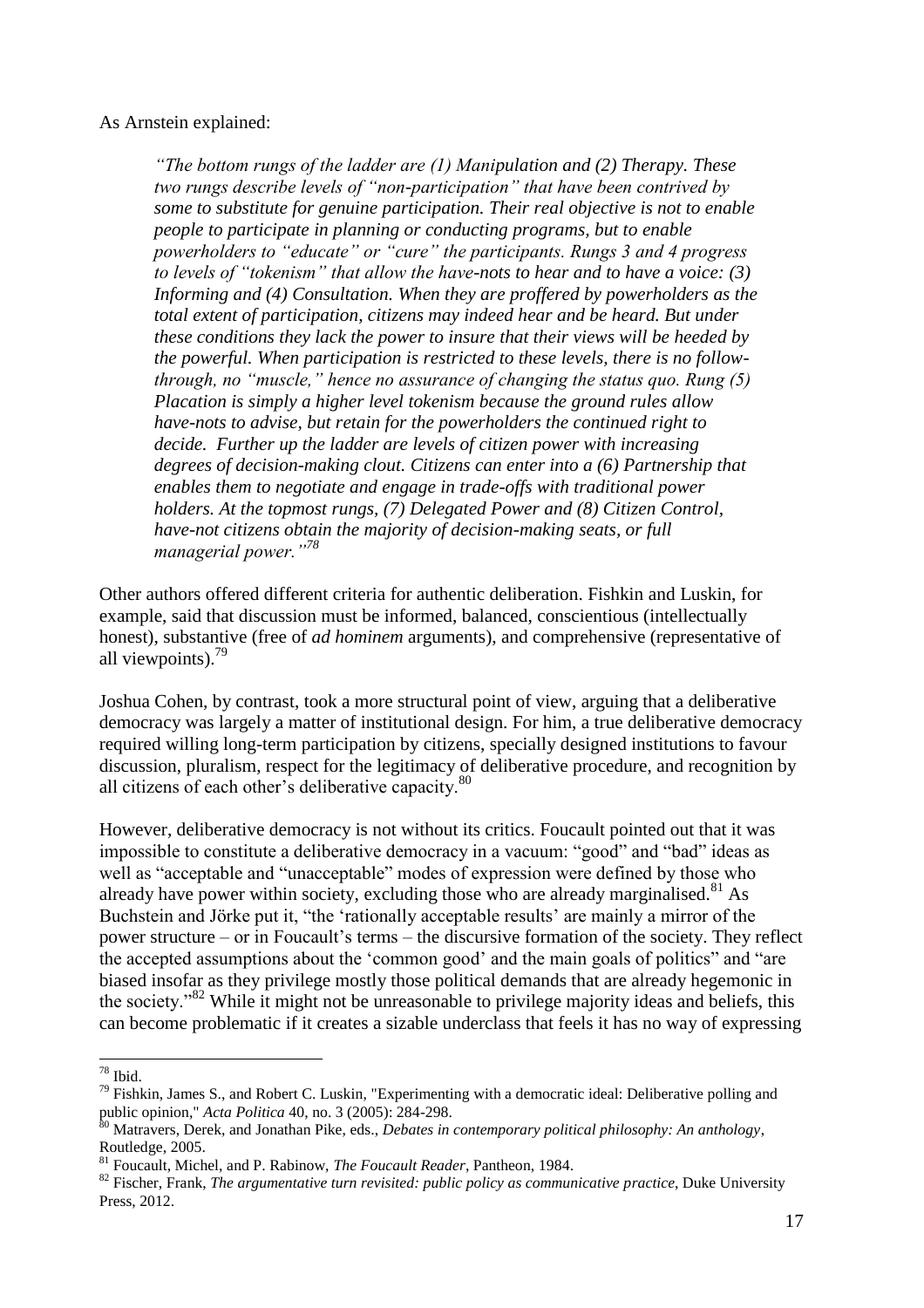itself within established institutions: a phenomenon which can easily lead to political violence.

## **From public relations to negotiation: the Singapore government responds to controversy**

As the examples discussed above demonstrate, the Singapore government – like most democratic governments – tended to respond to incidences of bad publicity with attempts to calm public opinion, rather than to silence it. If this did not succeed, however, the government had two paths open to it: to weather the bad publicity and stick to its guns or to incorporate public criticisms and change its policy.

On matters that were seen to involve the nation's key interests – such as disputes with foreign powers or economic strategy – the government retained a thoroughly elitist position, maintaining that these issues are not a suitable topic for public debate. However, in recent years it has grown more receptive to the idea of public discussion on a wider variety of issues. While these tended to be seemingly trivial matters (such as the culling of chickens or the renaming of the Syonan Gallery), occasionally larger or more significant issues – such as immigration and gay rights – have been accepted as suitable topics for negotiation between voters and government. Notably, the government responded to protests against its planned immigration policy with policies to favour local employment,  $83$  and PM Lee Hsien Loong has said that the government was happy to follow majority sentiment on the issue of gay marriage.<sup>84</sup>

While top-down, technocratic policy-making remained the norm, the Singaporean government has progressively come to accept that it was often to its advantage to attempt to integrate public opinion into policy-making decisions, rather than to silence or mollify complainants.

# **Discussion points**

- 1. Which crisis communications strategy or strategies would you have adopted to deal with each of the four issues described above? Why?
- 2. In each of the above issues, what could have contributed to the government misidentifying the appropriate response strategies?
- 3. Where would you situate the government's responses in each case on Arnstein's ladder of citizen participation? Where would you situate your own preferred responses?
- 4. Which of the debates between citizens and government described above constitute deliberative democracy? Why or why not?

 <sup>83</sup> Matthews, Matthew and Zhang Jiayi, "Sentiments on Immigrant Integration and the Role of Immigrant Associations," *IPS Exchange Series*, No. 7, January 2016.

<sup>84</sup> *The Straits Times*, "PM Lee on BBC's Hardtalk: Most would back retaining Section 377A if a referendum was held," 1 March 2017, retrieved 19 April 2017: [http://www.straitstimes.com/singapore/pm-lee-on-bbcs-hardtalk](http://www.straitstimes.com/singapore/pm-lee-on-bbcs-hardtalk-most-would-back-retaining-section-377a-if-a-referendum-was-held)[most-would-back-retaining-section-377a-if-a-referendum-was-held](http://www.straitstimes.com/singapore/pm-lee-on-bbcs-hardtalk-most-would-back-retaining-section-377a-if-a-referendum-was-held)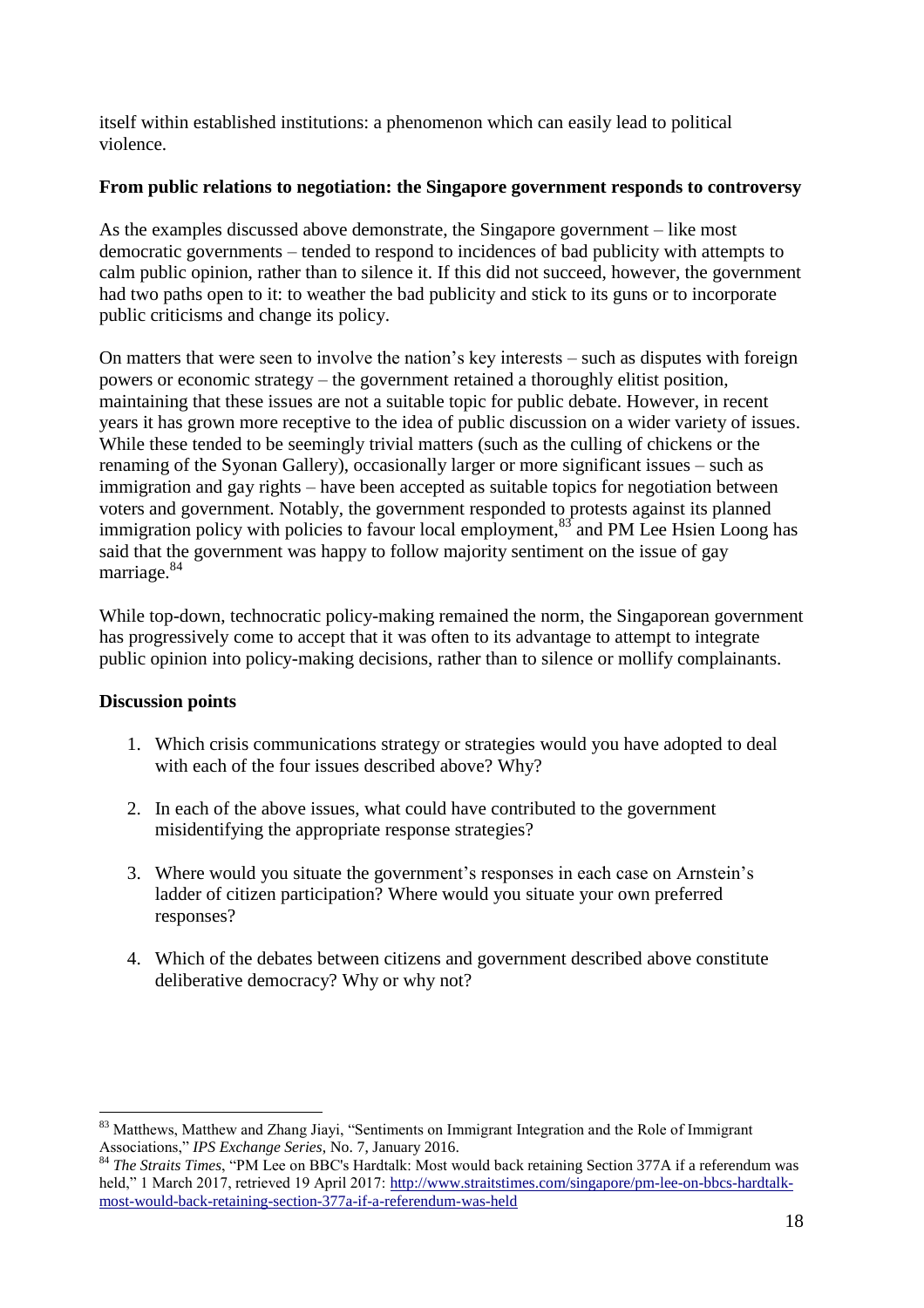# **Annex 1: Relevant news articles and official statements, listed by date**

Graduate Mothers Scheme

9 August 1983: Lee Kuan Yew, "Talent for the future" in *Population Policies and Programmes in Singapore*, Institute of Southeast Asian Studies, 2005.

15 August 1983: "Birth Trend Spells Trouble, Says Lee," *The Business Times.*

16 August 1983: "It's got the town buzzing..." *The Straits Times*.

29 August 1983 : "Local women graduates – most may end up unmarried," *The Business Times*.

24 January 1984: "School entry rules changed," *The Straits Times.*

1 February 1984: Balakrishnan, Vivian, "No such thing as perfect equality, but...", *The Straits Times*.

27 February 1984: "Mr. Ong Explains the School Priority to Grassroots," *The Straits Times.*

22 June 1984: "Students asked view on graduate mother plan," *The Business Times.*

24 July 1984: 'Not a Silent Gentlemanly One!', "Dissent can be a good sign," *The Straits Times*.

*23 March 2015:* "Policies for the Bedroom and Beyond," *Today*, retrieved 5 April 2017: <http://m.todayonline.com/rememberinglky/policies-bedroom-and-beyond>

## Wee Shu Min

3 October 2006: Wee, Derek, "Future of Singapore," retrieved 6 April 2017: <http://derekwee.blogspot.sg/2006/10/future-of-singapore.html>

24 October 2006: Wei Kiat, "Wee Shu Min's Apology," *Wei Kiat's Blog*, retrieved 7 April 2017:<http://weikiatblog.blogspot.sg/2006/10/wee-shu-mins-apology.html>

24 October 2006: Wee Siew Kim, "A Lesson Learnt, Says MP and Dad Wee Siew Kim," *The Straits Times*.

26 October 2006: "Wee Siew Kim apologises for remarks," *The Straits Times*.

30 October 2006: Wee, Derek, "My Comments," retrieved 6 April 2017: <http://derekwee.blogspot.sg/2006/10/my-comments.html>

31 October 2006: The Intelligent Singaporean, "Wee Shu-Min Affair," retrieved 12 April 2017:<https://intelligentsingaporean.wordpress.com/wee-shu-min/>

10 November 2006: Chua Mui Hoong, "How meritocracy can breed intellectual elitism," *The Straits Times.*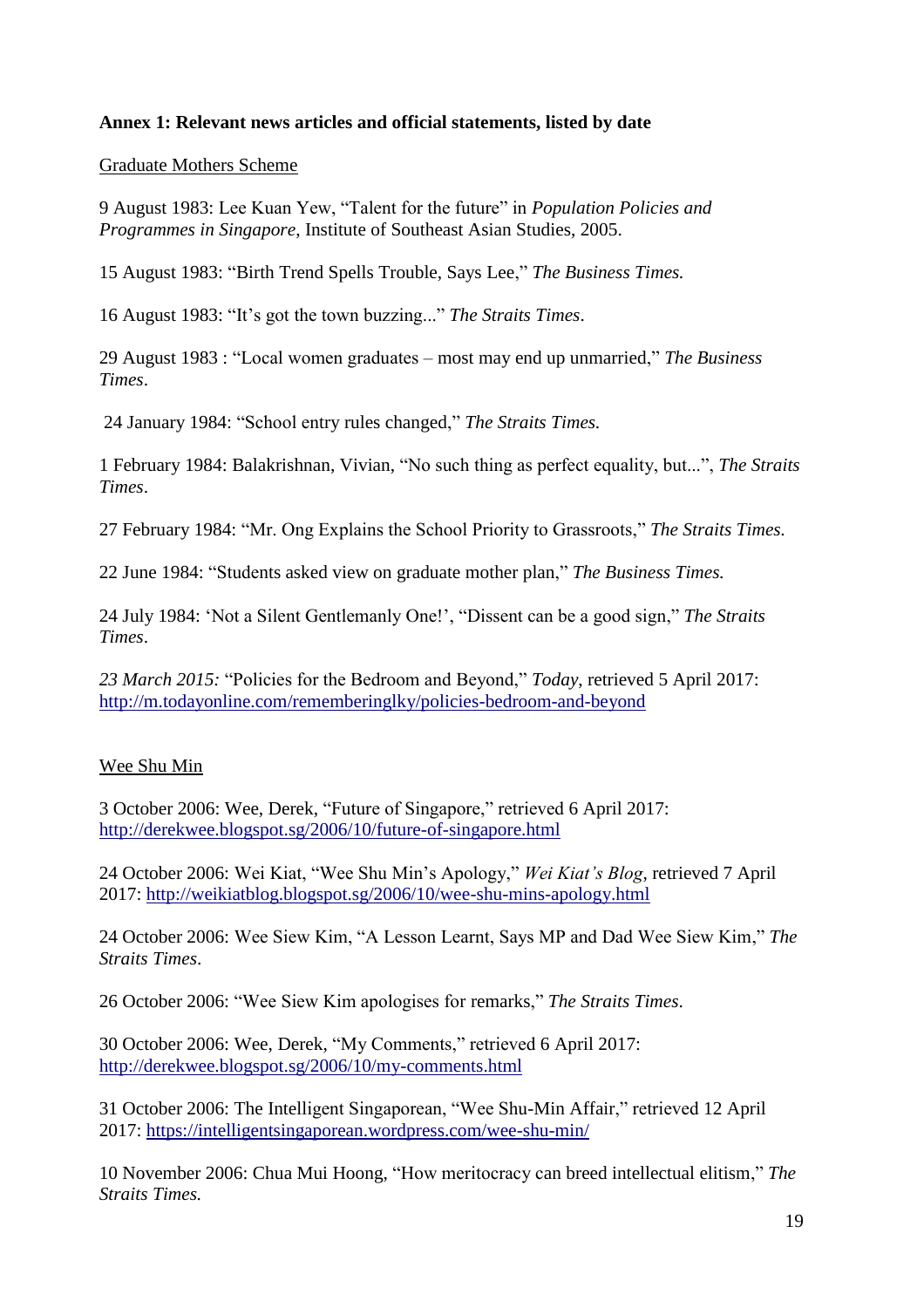23 November 2006: Au, Alex, "Mixing welfare and elitism in Singapore," *The Asia Times, retrieved 19 April 2017: [http://www.atimes.com/atimes/Southeast\\_Asia/HK23Ae02.html](http://www.atimes.com/atimes/Southeast_Asia/HK23Ae02.html)*

# Syonan Gallery

10 February 2017: "Syonan Gallery: Revamped war museum's name sparks questions," *The Straits Times*, retrieved 19 April 2017: [http://www.straitstimes.com/singapore/revamped-war](http://www.straitstimes.com/singapore/revamped-war-museums-name-sparks-questions)[museums-name-sparks-questions](http://www.straitstimes.com/singapore/revamped-war-museums-name-sparks-questions)

11 February 2017: "NLB explains its rationale for war gallery's name," *The Straits Times*, retrieved 19 April 2017: [http://www.straitstimes.com/singapore/nlb-explains-its-rationale-for](http://www.straitstimes.com/singapore/nlb-explains-its-rationale-for-war-gallerys-name)[war-gallerys-name](http://www.straitstimes.com/singapore/nlb-explains-its-rationale-for-war-gallerys-name)

15 February 2017: "Syonan Gallery flap: Singapore cannot bury the past, says PM Lee," *Today*, retrieved 19 April 2017: [http://www.todayonline.com/singapore/strong-reactions](http://www.todayonline.com/singapore/strong-reactions-syonan-gallery-understandable-yaacob)[syonan-gallery-understandable-yaacob](http://www.todayonline.com/singapore/strong-reactions-syonan-gallery-understandable-yaacob)

15 February 2017: Lee Hsien Loong, "Photo by Alex Qiu," Facebook, retrieved 8 April 2017: [https://www.facebook.com/leehsienloong/photos/pb.125845680811480.-](https://www.facebook.com/leehsienloong/photos/pb.125845680811480.-2207520000.1487232418./1367733926622643/?type=3&theater) [2207520000.1487232418./1367733926622643/?type=3&theater](https://www.facebook.com/leehsienloong/photos/pb.125845680811480.-2207520000.1487232418./1367733926622643/?type=3&theater) 

17 February 2017: Ibrahim, Yaacob, "Statement from Minister for Communications and Information on "Syonan Gallery: War and Its Legacies," MCI, retrieved 8 April 2017: [https://www.mci.gov.sg/pressroom/news-and-stories/pressroom/2017/2/statement-on-syonan](https://www.mci.gov.sg/pressroom/news-and-stories/pressroom/2017/2/statement-on-syonan-gallery-war-and-its-legacies?page=3)[gallery-war-and-its-legacies?page=3](https://www.mci.gov.sg/pressroom/news-and-stories/pressroom/2017/2/statement-on-syonan-gallery-war-and-its-legacies?page=3)

18 February 2017: "Syonan Gallery renamed: 'Never any intention to cause pain'," *The Straits Times*.

18 February 2017: "PM Lee thanks all who shared views on Syonan Gallery, says such conversations bring S'poreans closer," *The Straits Times*.

18 February 2017: "Visitors to former Syonan Gallery welcome change of name, new signs to be up in a month", *The Straits Times*.

18 February 2017: *New Nation*, "Renaming Syonan Gallery shows S'poreans have power to effect useless change," retrieved 8 April 2017: [http://newnation.sg/2017/02/renaming-syonan](http://newnation.sg/2017/02/renaming-syonan-gallery-shows-sporeans-have-power-to-effect-useless-change/)[gallery-shows-sporeans-have-power-to-effect-useless-change/](http://newnation.sg/2017/02/renaming-syonan-gallery-shows-sporeans-have-power-to-effect-useless-change/)

19 February 2017: Ho Chi Tim, "Syonan Gallery," Facebook, retrieved 8 April 2017: <https://www.facebook.com/notes/ho-chi-tim/syonan-gallery/10154182834896576/>

## **Chickengate**

1 February 2017: "'Noisy chickens' in Sin Ming Avenue put down after residents' complaints," *Today*, retrieved 19 April 2017: [http://www.todayonline.com/singapore/noisy](http://www.todayonline.com/singapore/noisy-chickens-sin-ming-avenue-put-down-after-residents-complaints)[chickens-sin-ming-avenue-put-down-after-residents-complaints](http://www.todayonline.com/singapore/noisy-chickens-sin-ming-avenue-put-down-after-residents-complaints)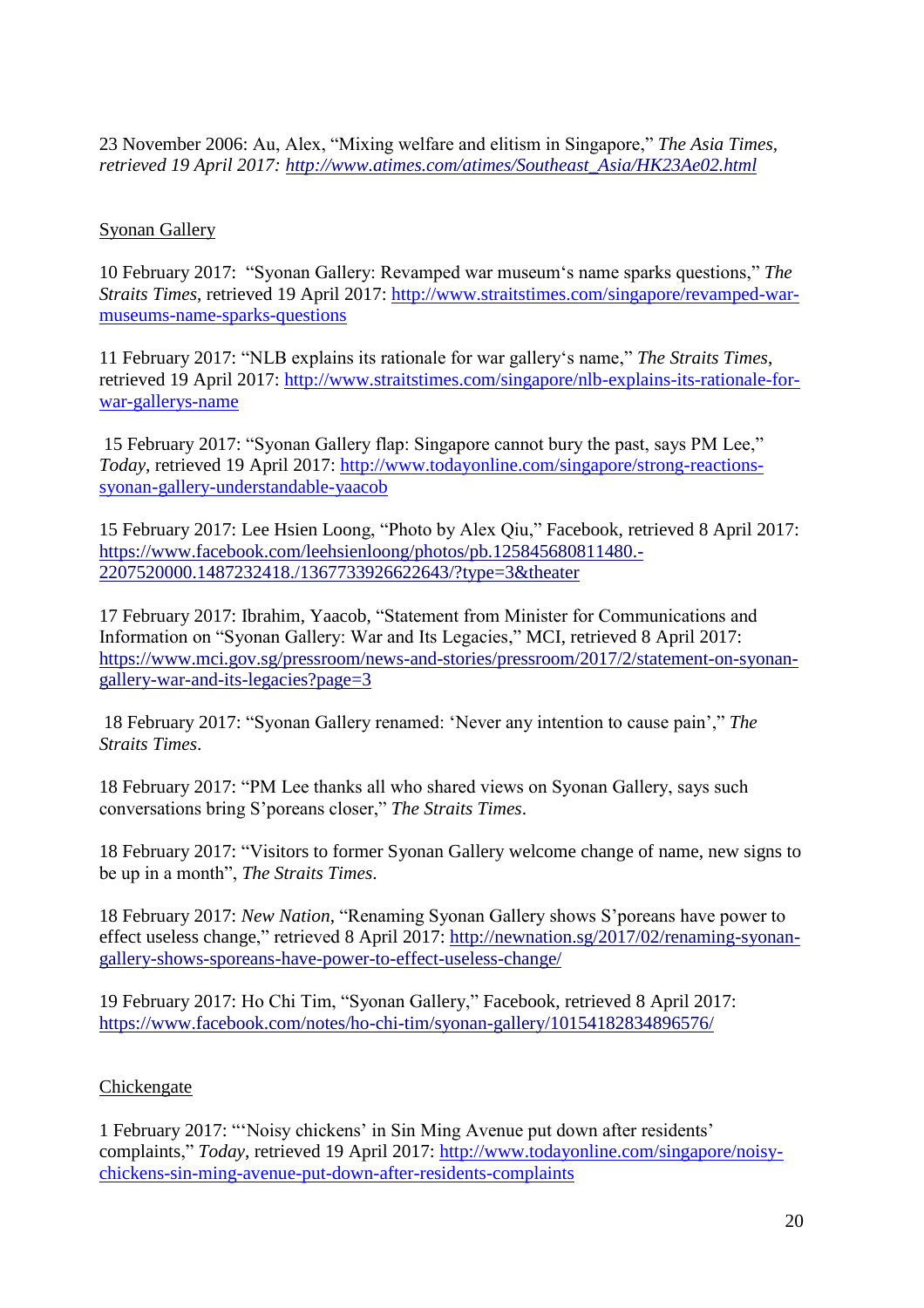2 February 2017: "AVA defends culling of Sin Ming Ave "chickens" by stating free-ranging chickens pose threat to public health," *The Online Citizen*, retrieved 19 April 2017: [https://www.theonlinecitizen.com/2017/02/02/ava-defends-culling-of-sin-ming-avenue](https://www.theonlinecitizen.com/2017/02/02/ava-defends-culling-of-sin-ming-avenue-chickens-by-stating-free-ranging-chickens-pose-threat-to-public-health/)[chickens-by-stating-free-ranging-chickens-pose-threat-to-public-health/](https://www.theonlinecitizen.com/2017/02/02/ava-defends-culling-of-sin-ming-avenue-chickens-by-stating-free-ranging-chickens-pose-threat-to-public-health/)

2 February 2017: "Culling of 24 chickens in Sin Ming ruffles feathers," *Today*, retrieved 19 April 2017:<http://www.todayonline.com/singapore/sin-ming-chicken-culling-ruffles-feathers>

2 February 2017: *New Nation*, "AVA to euthanise noisy S'poreans," retrieved 9 April 2017: <http://newnation.sg/2017/02/ava-to-euthanise-noisy-sporeans/>

3 February 2017: "Give and take needed over animals: Minister," *The Straits Times*, retrieved 19 April 2017: [http://www.straitstimes.com/singapore/environment/give-and-take-needed](http://www.straitstimes.com/singapore/environment/give-and-take-needed-over-animals-minister)[over-animals-minister](http://www.straitstimes.com/singapore/environment/give-and-take-needed-over-animals-minister)

4 February 2017: Lim Ah Bee, Ronnie, "Chickens are part of kampung living," *The New Paper*, retrieved 19 April 2017: [http://www.tnp.sg/news/singapore/your-views-chickens-are](http://www.tnp.sg/news/singapore/your-views-chickens-are-part-kampung-living)[part-kampung-living](http://www.tnp.sg/news/singapore/your-views-chickens-are-part-kampung-living)

13 February 2017: "Chickens culled because of bird-flu risk, not noise: AVA," *Today*, retrieved 17 April 2017: [http://www.todayonline.com/singapore/chickens-culled-because](http://www.todayonline.com/singapore/chickens-culled-because-bird-flu-risk-not-noise-ava)[bird-flu-risk-not-noise-ava](http://www.todayonline.com/singapore/chickens-culled-because-bird-flu-risk-not-noise-ava)

20 February 2017: "Parliament: Koh Poh Koon cites health concerns as reason for culling chickens, says action is a last resort," *The Straits Times*, retrieved 19 April 2017: [http://www.straitstimes.com/politics/parliament-koh-poh-koon-cites-health-concerns-as](http://www.straitstimes.com/politics/parliament-koh-poh-koon-cites-health-concerns-as-reason-for-culling-chickens-says-action-is)[reason-for-culling-chickens-says-action-is](http://www.straitstimes.com/politics/parliament-koh-poh-koon-cites-health-concerns-as-reason-for-culling-chickens-says-action-is)

21 February 2017: Tan, Jeanette, "Here are 3 problems with what Koh Poh Koon said about AVA's culling of the Sin Ming chickens," *mothership.sg*, retrieved 9 April 2017: [http://mothership.sg/2017/02/here-are-3-problems-with-what-koh-poh-koon-said-about-avas](http://mothership.sg/2017/02/here-are-3-problems-with-what-koh-poh-koon-said-about-avas-culling-of-the-sin-ming-chickens/)[culling-of-the-sin-ming-chickens/](http://mothership.sg/2017/02/here-are-3-problems-with-what-koh-poh-koon-said-about-avas-culling-of-the-sin-ming-chickens/) 

20 March 2017: "Pasir Ris residents 'cry fowl' after AVA culling," *The Straits Times*, retrieved 19 April 2017: [http://www.straitstimes.com/singapore/pasir-ris-residents-cry-fowl](http://www.straitstimes.com/singapore/pasir-ris-residents-cry-fowl-after-ava-culling)[after-ava-culling](http://www.straitstimes.com/singapore/pasir-ris-residents-cry-fowl-after-ava-culling)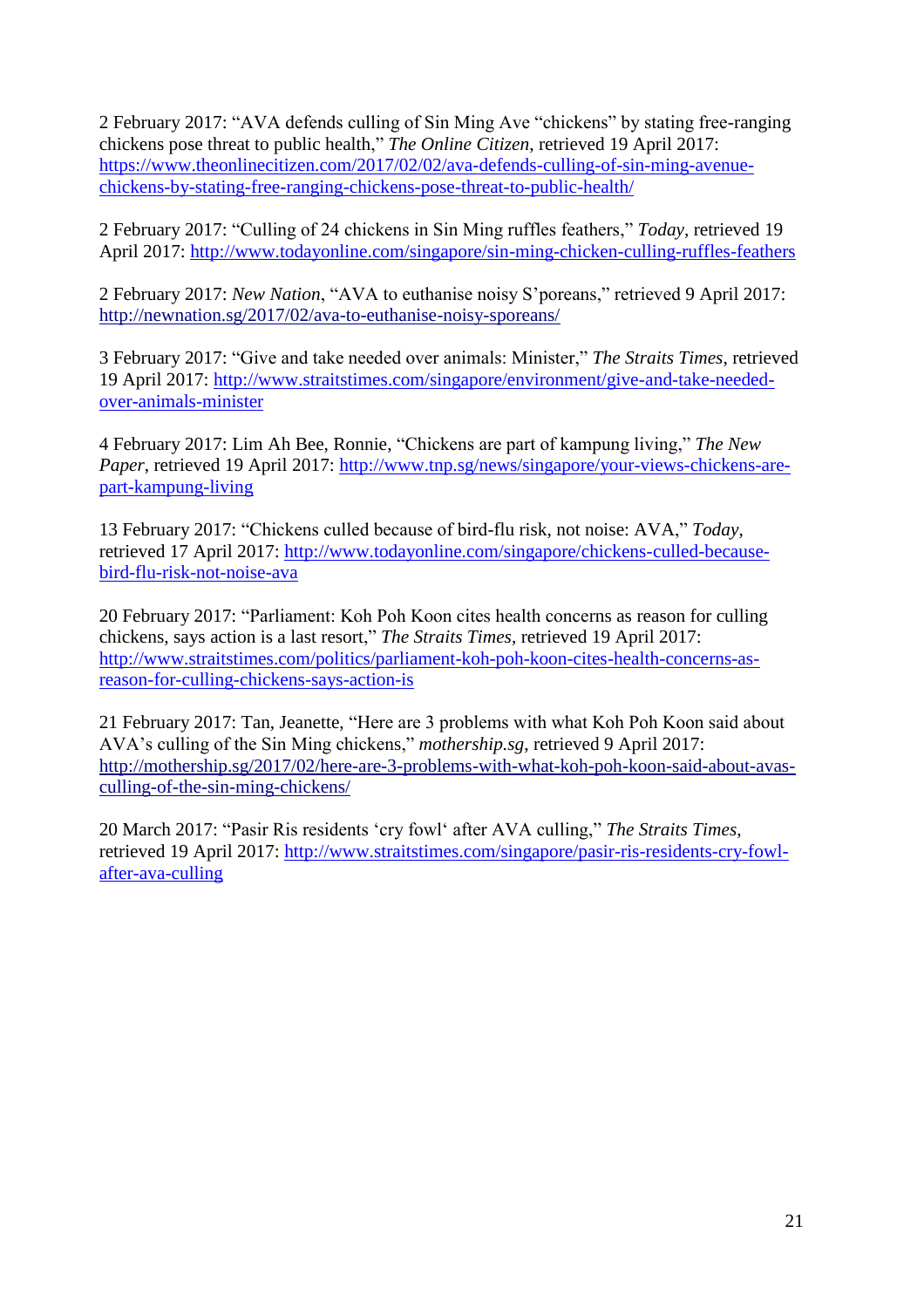# **Bibliography**

Arnstein, S.R., 1969, "A ladder of citizen participation," *Journal of the American Institute of planners*, 35(4), pp.216-224.

Arora, Mandakini, ed., *Small Steps, Giant Leaps: A History of AWARE and the Women's Movement in Singapore,* Association of Women for Action and Research, 2007.

Benoit, William L, "Image repair discourse and crisis communication," *Public relations review* 23, no. 2 (1997): 177-186.

Coombs, W. Timothy, "Choosing the right words the development of guidelines for the selection of the "appropriate" crisis-response strategies," *Management Communication Quarterly* 8, no. 4 (1995): 447-476.

Dodgson, Jennifer, *Foreign Domestic Workers in Singapore: Social and Historical Perspectives*, Lee Kuan Yew School of Public Policy, 26 October 2016.

Films act, Revised Edition 1998 (Original Enactment: Act 22 of 1981), retrieved 4 April 2017:

[http://statutes.agc.gov.sg/aol/search/display/view.w3p;page=0;query=DocId%3A%22536052a](http://statutes.agc.gov.sg/aol/search/display/view.w3p;page=0;query=DocId%3A%22536052a1-84d8-4939-b05d-20225a477a6d%22%20Status%3Ainforce%20Depth%3A0;rec=0) [1-84d8-4939-b05d-20225a477a6d%22%20Status%3Ainforce%20Depth%3A0;rec=0](http://statutes.agc.gov.sg/aol/search/display/view.w3p;page=0;query=DocId%3A%22536052a1-84d8-4939-b05d-20225a477a6d%22%20Status%3Ainforce%20Depth%3A0;rec=0)

Fischer, Frank, *The argumentative turn revisited: public policy as communicative practice*, Duke University Press, 2012.

Fishkin, James S., and Robert C. Luskin, "Experimenting with a democratic ideal: Deliberative polling and public opinion," *Acta Politica* 40, no. 3 (2005): 284-298.

Foucault, Michel, and P. Rabinow, *The Foucault Reader*, Pantheon, 1984.

Guo, Yvonne, and Charles Phua, *Our Singapore Conversation: Bridging the Great Affective Divide*, Lee Kuan Yew School of Public Policy, 21 April 2014.

Habermas, Jürgen, *Moral consciousness and communicative action*, MIT press, 1990.

Lee Kuan Yew, *From third world to first: The Singapore story, 1965-2000*, Vol. 2, Marshall Cavendish International Asia Pte Ltd, 2012.

Lee Kuan Yew, *One man's view of the world*, Straits Times Press, 2013.

Matthews, Matthew and Zhang Jiayi, "Sentiments on Immigrant Integration and the Role of Immigrant Associations," *IPS Exchange Series*, No 7, January 2016.

Matravers, Derek, and Jonathan Pike, eds., *Debates in contemporary political philosophy: An anthology*, Routledge, 2005.

Mauzy, Diane K., and Robert Stephen Milne, *Singapore politics under the People's Action Party*, Psychology Press, 2002.